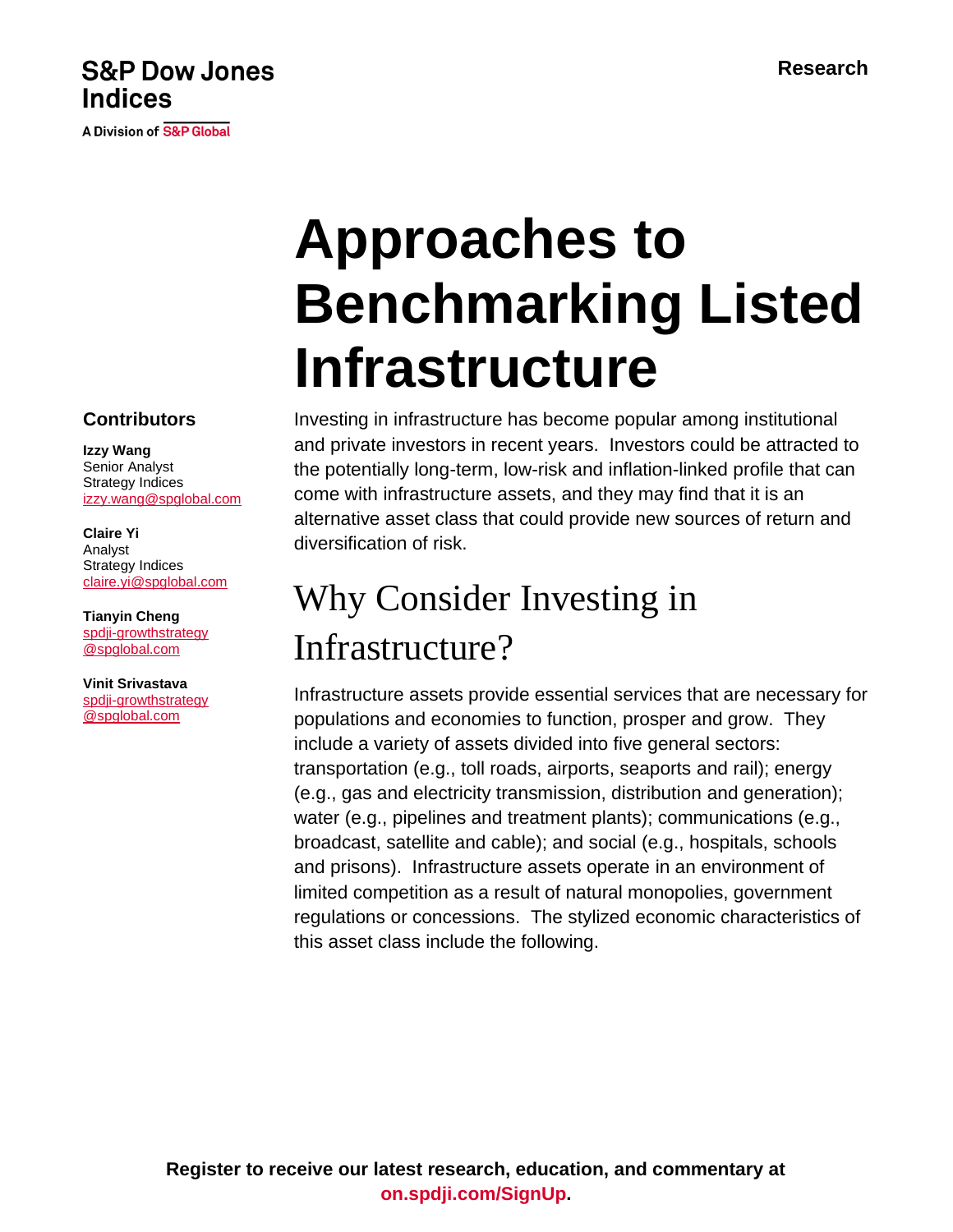- **Relatively steady cash flows with a strong yield component:** Infrastructure assets are generally long lived. Most companies have long-term regulatory contracts or concessions to operate the assets, which can provide predictable performance over time. As a result, infrastructure assets have the potential to generate consistent, stable cash flow streams, usually with lower volatility than other traditional asset classes.
- **High barriers to entry:** Due to significant economies of scale, infrastructure assets are often regulated in such a way that discourages competition. The high barriers to entry often result in a monopoly for existing owners and operators.
- **Inflation protection:** Revenues from infrastructure assets are typically linked to inflation and are often supported by regulation. In certain instances, revenue increases linked to inflation are embedded in concession agreements, licenses and regulatory frameworks. In other cases, owners of infrastructure assets are able to pass inflation on to consumers via price increases, due to the essential nature of the assets and their inelastic demand.

Consequently, the infrastructure asset class may provide investors with a degree of protection from the business and economic cycles, as well as attractive income yields and an inflation hedge. It could be expected to offer long-term, low-risk, non-correlated, inflation-protected and acyclical performance.

It is also generally believed that infrastructure is, as an asset class, poised for strong growth. As the global population continues to expand and standards of living around the world become higher, there is a vast demand for improved infrastructure. This demand includes the refurbishment and replacement of existing infrastructure worldwide and new infrastructure development in emerging markets.

Financing public infrastructure has traditionally been the responsibility of the state. However, fiscally constrained governments are increasingly turning to the private sector to provide funding for new projects. As a result, the investment opportunities in this sector continue to grow.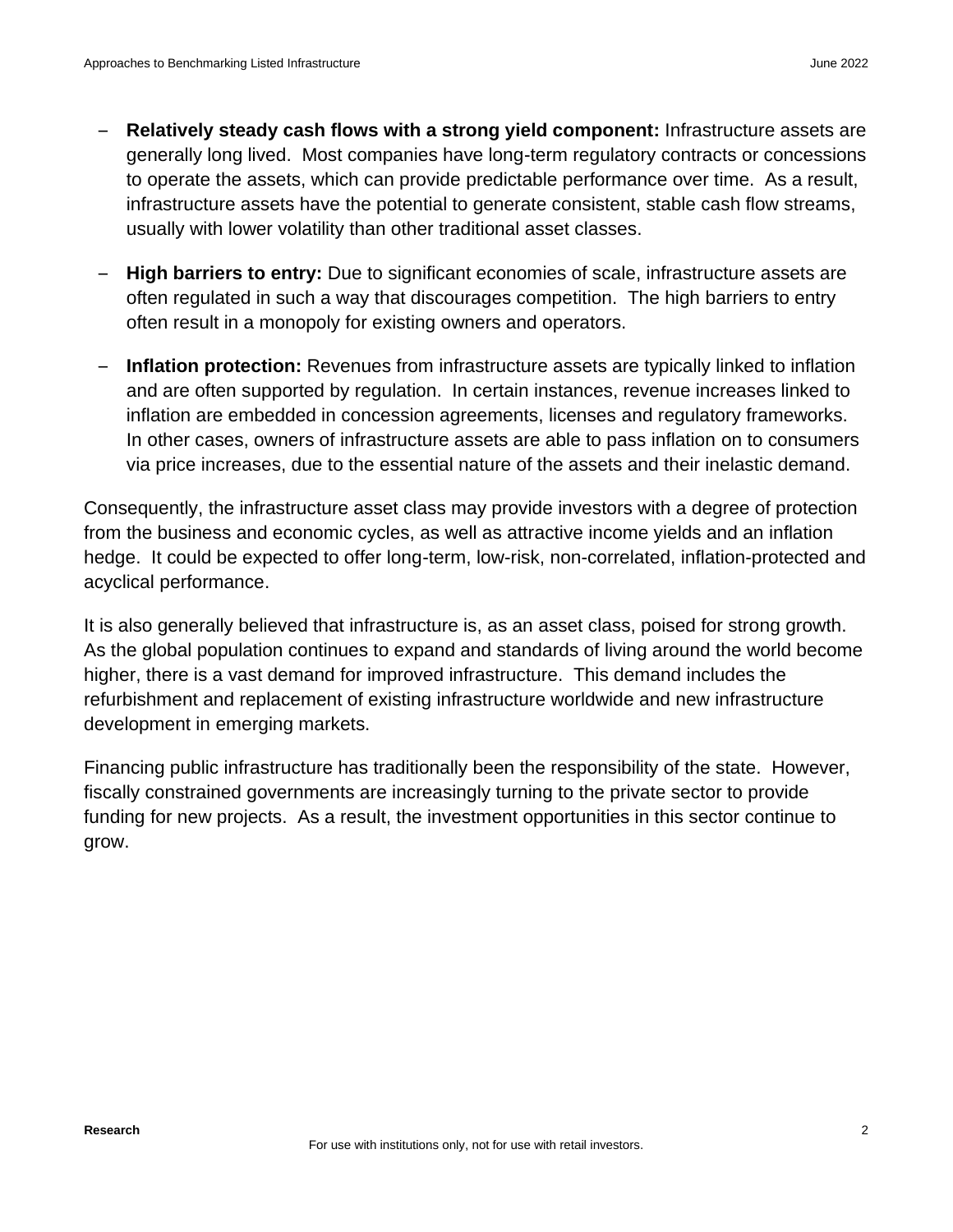## Direct and Indirect Exposure to Infrastructure

Exposure to infrastructure can be achieved either directly or indirectly.

**Direct exposure** is gained through private markets in which investors own the companies that build or operate the infrastructure assets, like toll roads, airports, etc. The most important benefit of investing through these vehicles is that market participants obtain the direct exposure they are looking for and all of the benefits that come with owning the infrastructure itself.

On the other hand, infrastructure assets are often highly regulated, so this type of investment can have more concentrated regulatory risk. It also often involves significant leverage, along with the risks that are bundled with it. The other potential downside is that these assets are illiquid, so there is no price transparency on an ongoing basis. Market participants would typically have to invest in the asset class for the long term, as there are no liquid secondary markets in which their investments could be quickly traded.

**Indirect investment** can be achieved through publicly listed companies whose business is directly related to infrastructure assets.

The primary advantage of listed infrastructure vehicles is that they are traded on an exchange. The size of the listed market is large—the total market capitalization of the universe of "pureplay" infrastructure companies, from which the [Dow Jones Brookfield Global Infrastructure](https://www.spglobal.com/spdji/en/indices/equity/dow-jones-brookfield-global-infrastructure-index/?utm_source=pdf_research)  [Index](https://www.spglobal.com/spdji/en/indices/equity/dow-jones-brookfield-global-infrastructure-index/?utm_source=pdf_research) is constructed, was USD 2.23 trillion as of Dec. 31, 2021. Listed companies also provide access to unique assets that might only be available in public markets. Daily price transparency and relative liquidity, which are characteristics of listed companies, are important to many market participants. Listed firms also have extensive financial reporting requirements that are regulated by the various stock exchanges.

The primary disadvantage of this type of investment is that publicly traded stocks that make up the listed infrastructure vehicle may already be part of the investor's equity portfolio. Another negative aspect of this type of infrastructure investment is that infrastructure assets are sometimes just one piece of a larger conglomerate's operations, particularly on a global basis.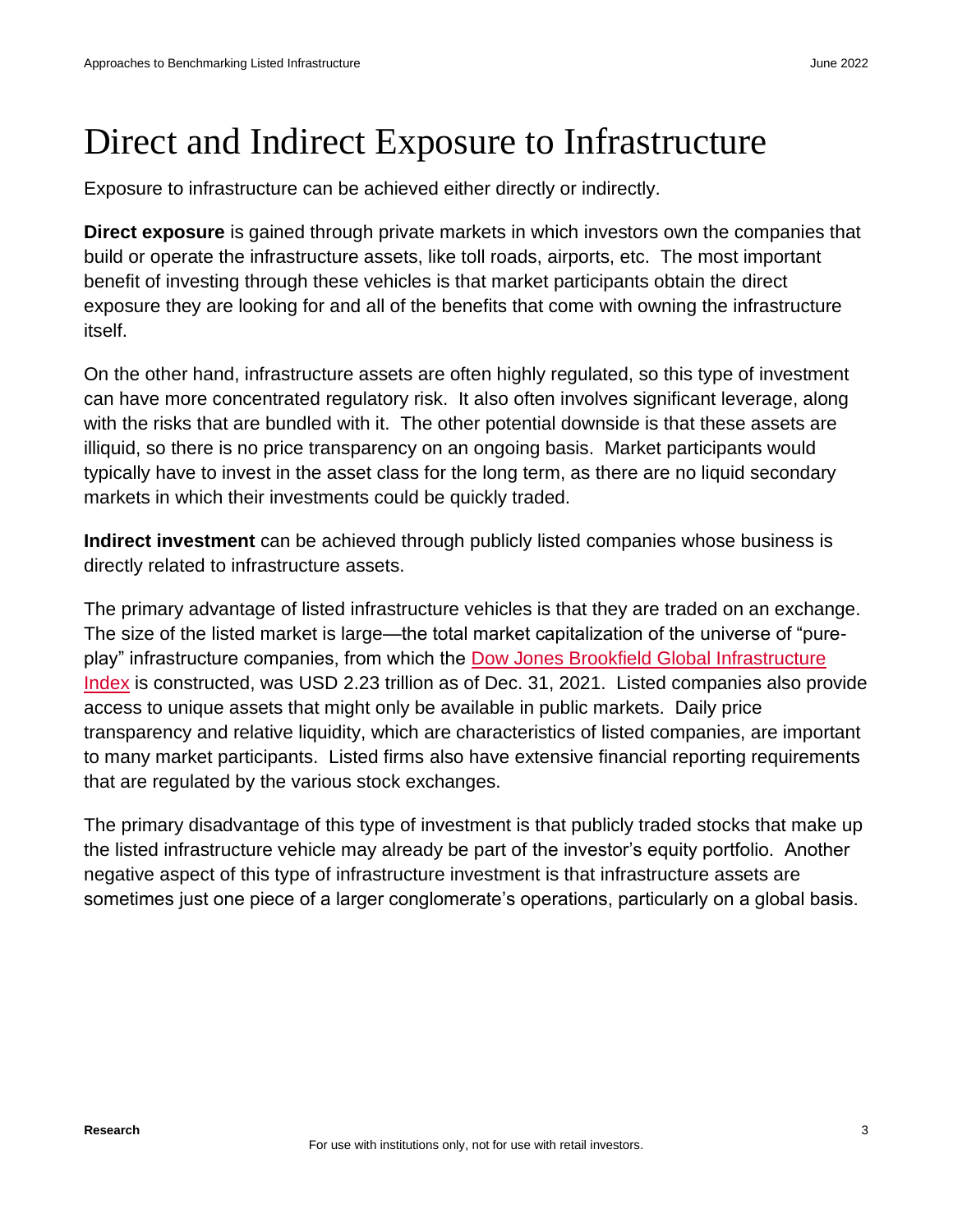## Benchmarking Publicly Listed Infrastructure **Securities**

A number of new infrastructure indices (capturing only publicly listed infrastructure securities) have emerged since the mid-2000s. Most indices take one of two construction approaches: either applying a market-cap weighting methodology to infrastructure sectors (in which case, utilities will always dominate the index) or imposing hard caps on these sectors. In order to identify effectively companies with the pure-play characteristics previously outlined, it is necessary to dig into financials and identify what percentage of earnings comes from competitively exposed versus regulated lines of business.

Managers in infrastructure investment may consider different benchmarks, depending on their own definition of the investment universe. Some managers favor pure-play infrastructure sectors, considering only stocks with stable cash flow patterns and low correlations to broader equities for portfolio inclusion. Other managers operate under a less-constrained definition of the space, with a thematic view of what constitutes infrastructure. Such portfolios may include infrastructure-related companies such as shipping, diversified communications, power generation, etc.

S&P Dow Jones Indices has been a leader in benchmarking the publicly listed infrastructure market. Two distinct approaches are provided to the different types of managers for benchmarking. The Dow Jones Brookfield Global Infrastructure Indices use a pure-play approach. Companies that obtain a majority (70% or higher) of their cash flows from owning and operating infrastructure assets are selected for the indices. On the other hand, the S&P Global Infrastructure Index Series uses a broad-based approach. Companies from infrastructure-related sectors, industries and subindustries, as defined by the Global Industry Classification Standard® (GICS®), are selected for the indices. Both series of indices could be appropriate for market participants seeking diversified, globally listed infrastructure exposure. Exhibit 1 shows a detailed comparison of the methodologies of two examples from the index series mentioned above. Exhibit 2 shows the sector weights of the two indices—the [Dow](https://www.spglobal.com/spdji/en/indices/equity/dow-jones-brookfield-global-infrastructure-index?utm_source=pdf_research)  [Jones Brookfield Global Infrastructure Index](https://www.spglobal.com/spdji/en/indices/equity/dow-jones-brookfield-global-infrastructure-index?utm_source=pdf_research) and the [S&P Global Infrastructure Index—](https://www.spglobal.com/spdji/en/indices/equity/sp-global-infrastructure-index/?utm_source=pdf_research)as of March 31, 2022.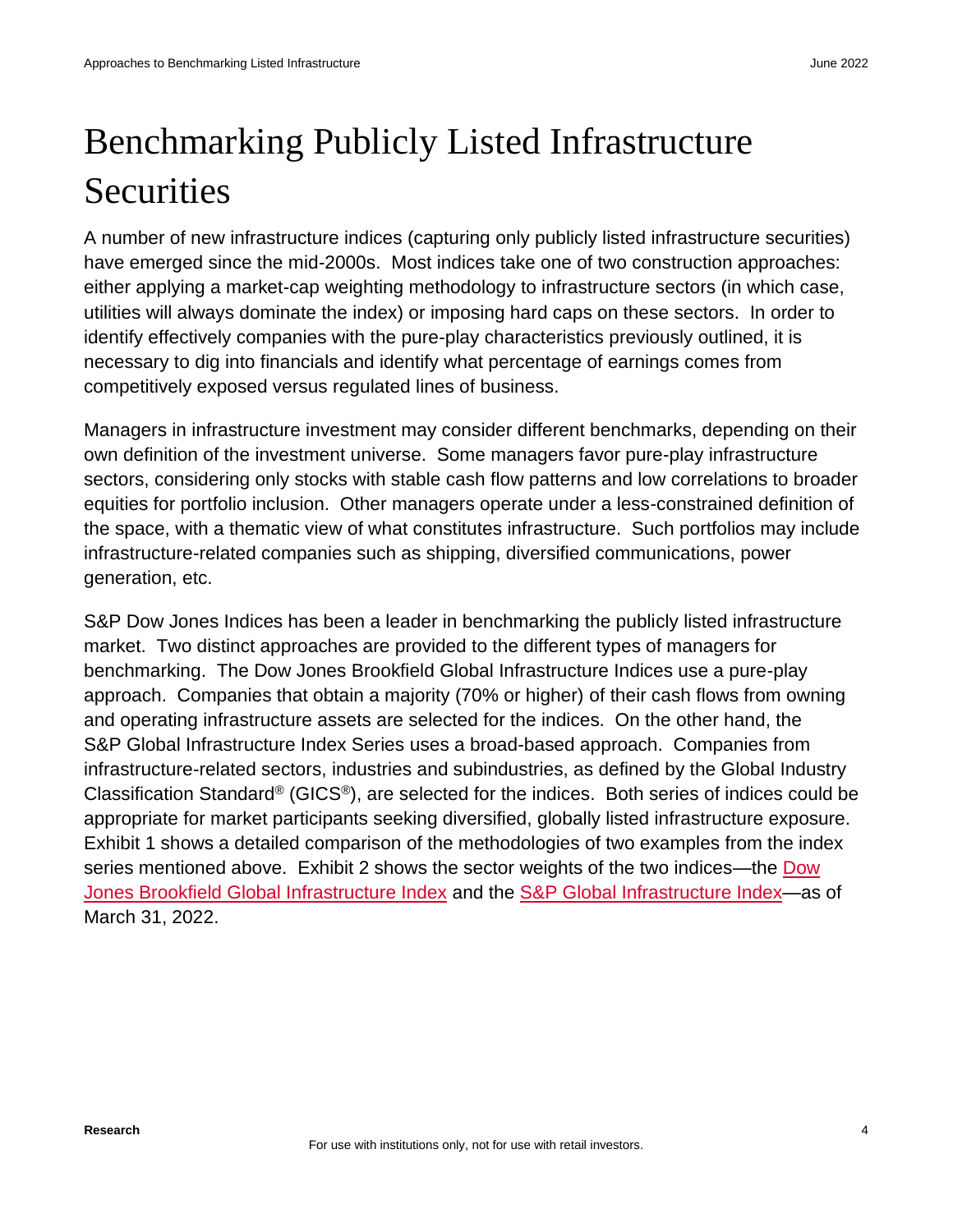| Category                  | Dow Jones Brookfield Global Infrastructure Index S&P Global Infrastructure Index                                                                                                                                                                                                                                   |                                                                                                                                                                                                                                                                               |                                                                                                                                                                                                                                                                                                              |  |
|---------------------------|--------------------------------------------------------------------------------------------------------------------------------------------------------------------------------------------------------------------------------------------------------------------------------------------------------------------|-------------------------------------------------------------------------------------------------------------------------------------------------------------------------------------------------------------------------------------------------------------------------------|--------------------------------------------------------------------------------------------------------------------------------------------------------------------------------------------------------------------------------------------------------------------------------------------------------------|--|
| Summary                   | Developed through a partnership with Brookfield, a<br>leader in the infrastructure space, this index relies<br>on a pure-play approach. Cash flows of companies<br>are evaluated to make sure that the primary driver<br>of revenues for those companies comes from<br>owning and operating infrastructure assets. | Relying on a transparent, rules-based methodology<br>that relies on the GICS classification system, this<br>index seeks to provide a more broad-based exposure<br>to infrastructure that includes access to pure-play<br>infrastructure and infrastructure service companies. |                                                                                                                                                                                                                                                                                                              |  |
| Index<br>Universe         | Maintained by S&P Dow Jones Indices                                                                                                                                                                                                                                                                                | Three infrastructure clusters (combination of GICS<br>industries) from the S&P Global BMI                                                                                                                                                                                     |                                                                                                                                                                                                                                                                                                              |  |
|                           | Airports                                                                                                                                                                                                                                                                                                           | Energy                                                                                                                                                                                                                                                                        | Oil & Gas Storage & Transportation                                                                                                                                                                                                                                                                           |  |
|                           | Toll roads                                                                                                                                                                                                                                                                                                         |                                                                                                                                                                                                                                                                               | <b>Airport Services</b>                                                                                                                                                                                                                                                                                      |  |
|                           | Ports                                                                                                                                                                                                                                                                                                              | Transportation                                                                                                                                                                                                                                                                | Highways & Railtracks                                                                                                                                                                                                                                                                                        |  |
|                           | Communications                                                                                                                                                                                                                                                                                                     |                                                                                                                                                                                                                                                                               | Marine Ports & Services                                                                                                                                                                                                                                                                                      |  |
|                           | <b>Electrical Transmission and Distribution</b>                                                                                                                                                                                                                                                                    |                                                                                                                                                                                                                                                                               | <b>Electric Utilities</b>                                                                                                                                                                                                                                                                                    |  |
| Sectors                   | Oil & Gas Storage & Transportation                                                                                                                                                                                                                                                                                 |                                                                                                                                                                                                                                                                               | <b>Gas Utilities</b>                                                                                                                                                                                                                                                                                         |  |
|                           | Water                                                                                                                                                                                                                                                                                                              |                                                                                                                                                                                                                                                                               | Multi-Utilities                                                                                                                                                                                                                                                                                              |  |
|                           |                                                                                                                                                                                                                                                                                                                    | <b>Utilities</b>                                                                                                                                                                                                                                                              | <b>Water Utilities</b>                                                                                                                                                                                                                                                                                       |  |
|                           | <b>Diversified</b><br>(multiple sectors)                                                                                                                                                                                                                                                                           |                                                                                                                                                                                                                                                                               | Independent Power Producers &<br><b>Energy Traders</b>                                                                                                                                                                                                                                                       |  |
|                           |                                                                                                                                                                                                                                                                                                                    |                                                                                                                                                                                                                                                                               | Renewable Electricity                                                                                                                                                                                                                                                                                        |  |
| Size                      | Minimum float-adjusted market cap:<br>USD 500 million with a buffer*                                                                                                                                                                                                                                               | Minimum total market cap: USD 250 million<br>Minimum float-adjusted market cap: USD 100 million                                                                                                                                                                               |                                                                                                                                                                                                                                                                                                              |  |
| Liquidity                 | Thresholds of three-month average daily value<br>traded: USD 1 million with a buffer*                                                                                                                                                                                                                              |                                                                                                                                                                                                                                                                               | Thresholds of three-month average daily value traded:<br>USD 1 million for developed markets<br>USD 500,000 for emerging markets                                                                                                                                                                             |  |
| Listing                   | Have a developed market listing                                                                                                                                                                                                                                                                                    | Have a developed market listing                                                                                                                                                                                                                                               |                                                                                                                                                                                                                                                                                                              |  |
|                           | Individual stock weights are capped at 10%<br>Diversification Country weights are capped at 50%<br>Industry weights are capped at 50%                                                                                                                                                                              | developed markets                                                                                                                                                                                                                                                             | Individual stock weights are capped at 5%<br>15 stocks from emerging markets and 60 from<br>The target number of stocks from the Energy cluster is<br>15, with the total weight capped at 20%; 30 stocks<br>each from the Transportation and Utilities clusters, with<br>the total weight capped at 40% each |  |
| Number of<br>Constituents | Variable; 102 stocks as of March 31, 2022                                                                                                                                                                                                                                                                          | Fixed: 75 stocks                                                                                                                                                                                                                                                              |                                                                                                                                                                                                                                                                                                              |  |
| Rebalanced                | Semiannual reconstitution in June and December;<br>Quarterly reweight in March and September                                                                                                                                                                                                                       |                                                                                                                                                                                                                                                                               | Semiannually in March and September                                                                                                                                                                                                                                                                          |  |
| Launch Date               | July 14, 2008                                                                                                                                                                                                                                                                                                      | Feb. 22, 2007                                                                                                                                                                                                                                                                 |                                                                                                                                                                                                                                                                                                              |  |

#### **Exhibit 1: Methodology Comparison**

Source: S&P [Dow Jones](https://spdji.com/documents/methodologies/methodology-dj-brookfield-infrastructure.pdf?utm_source=pdf_research) Indices LLC. Data as of March 31, 2022. Table is provided for illustrative purposes. \*For details, refer to Dow Jones [Brookfield Global Infrastructure Index Methodology.](https://spdji.com/documents/methodologies/methodology-dj-brookfield-infrastructure.pdf?utm_source=pdf_research)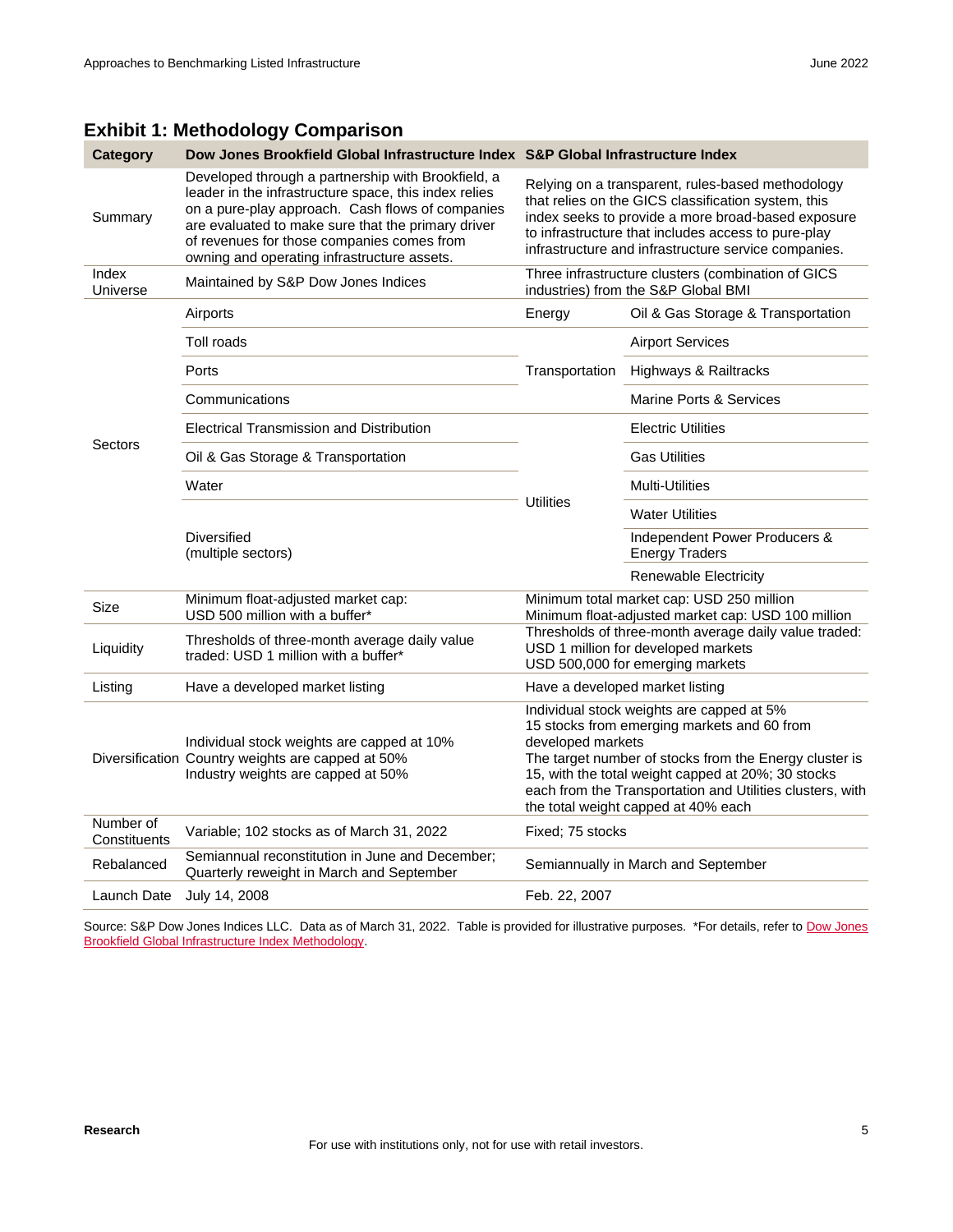### **Exhibit 2: GICS Sector Weights of the Dow Jones Brookfield Global Infrastructure Index and the S&P Global Infrastructure Index**



Source: S&P Dow Jones Indices LLC. Data as of March 31, 2022. Chart is provided for illustrative purposes.

Several other indices have been offered by competitors (UBS, MSCI, Macquarie and FTSE) in this space—the UBS Global 50/50 Infrastructure & Utilities Net of Tax Index (which has been retired), the MSCI ACWI Infrastructure Index, the Macquarie Global Infrastructure 100 Index (which was retired in November 2016) and the FTSE Global Core Infrastructure 50/50 Index. All of them have relied on a broad-based approach that is similar to the S&P Global Infrastructure Index (see Exhibit 3).

### **Exhibit 3: Comparison of Methodologies (High Level)**

| Category             | Dow Jones Brookfield<br><b>Global Infrastructure</b><br><b>Index</b>                                              | <b>S&amp;P Global</b><br>Infrastructure Index                                                                                                             | <b>FTSE Global Core</b><br>Infrastructure 50/50<br><b>Index</b>                                                                                                                                                      | <b>MSCI ACWI</b><br>Infrastructure Index                                                                                                                                                        |
|----------------------|-------------------------------------------------------------------------------------------------------------------|-----------------------------------------------------------------------------------------------------------------------------------------------------------|----------------------------------------------------------------------------------------------------------------------------------------------------------------------------------------------------------------------|-------------------------------------------------------------------------------------------------------------------------------------------------------------------------------------------------|
| Components           | 102, Variable                                                                                                     | 75, Fixed                                                                                                                                                 | 238, Variable                                                                                                                                                                                                        | 229, Variable                                                                                                                                                                                   |
| Selection<br>Process | Driven by cash flow from<br>infrastructure-related<br>operations (has to be in<br>excess of $70\%$ <sup>1</sup> ) | Based on GICS<br>(combination of GICS<br>sectors and industries).<br><b>Clusters include Energy</b><br>(20%), Transportation<br>(40%) and Utilities (40%) | Based on ICB<br>(combination of ICB<br>subsectors).<br>Clusters include utilities<br>(50%), transportation<br>$(30\%)$ , and others<br>$(20\%)$ .<br>Revenue must be<br>greater than 65% from<br>the three clusters. | Based on GICS<br>(combination of GICS<br>sectors and industries).<br>Clusters include<br>Telecommunications.<br>Utilities, Energy,<br>Transportation and<br>Social Infrastructure. <sup>2</sup> |
| Review               | Semiannually                                                                                                      | Semiannually                                                                                                                                              | Semiannually                                                                                                                                                                                                         | Quarterly                                                                                                                                                                                       |

Source: S&P Dow Jones Indices LLC, MSCI, FTSE. Components as of March 31, 2022. Table is provided for illustrative purposes.

#### **Research** 6

For use with institutions only, not for use with retail investors.

<sup>1</sup> Current index constituents meeting all other eligibility requirements will remain eligible for index inclusion if at least 60% of estimated cash flows are derived from pure-play infrastructure assets.

<sup>&</sup>lt;sup>2</sup> The Social Infrastructure cluster includes two GICS sub-industries: Education Services and Health Care Facilities.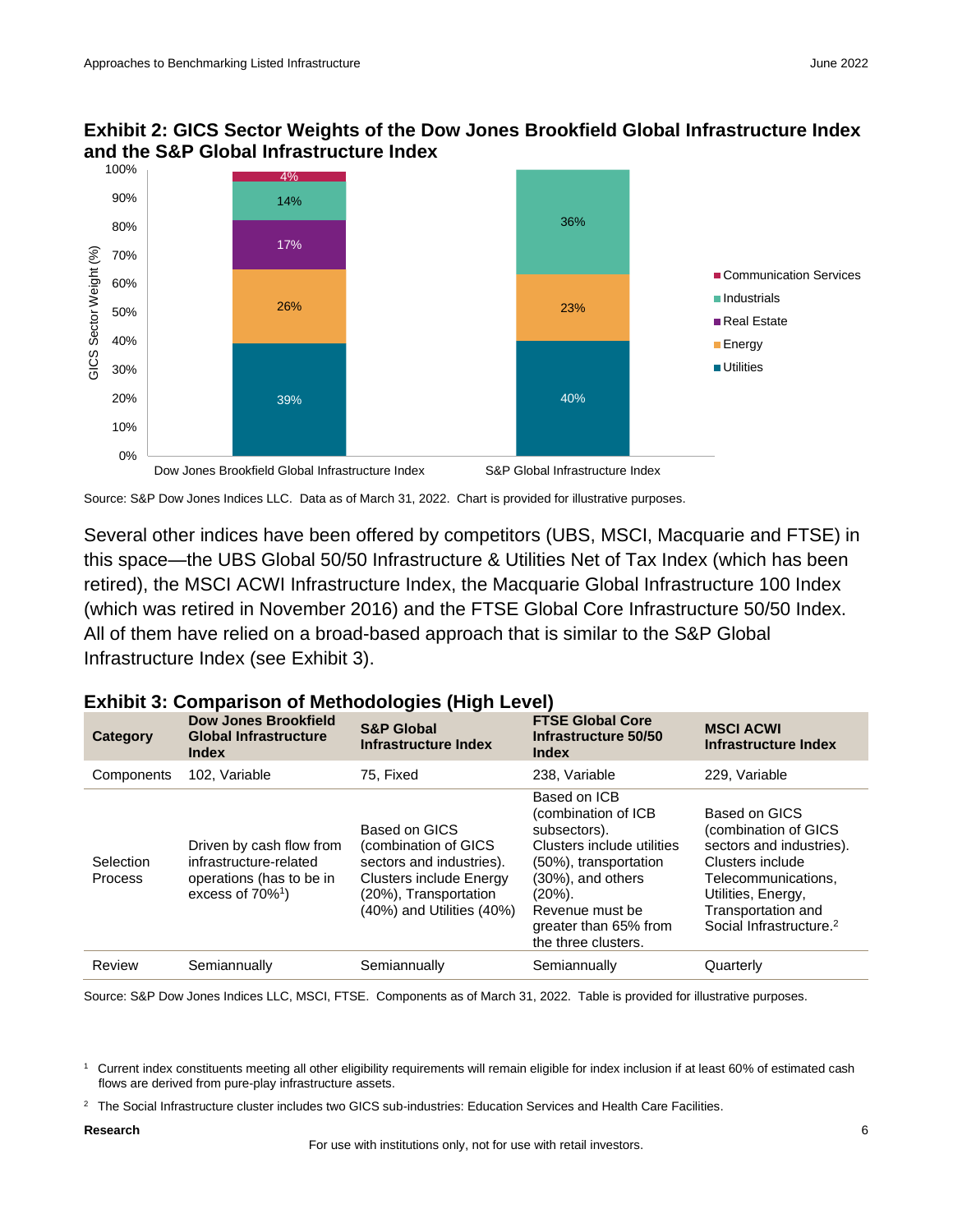The risk/return profile of the Dow Jones Brookfield Global Infrastructure Index, which takes a pure-play approach, is differentiated from that of an index taking a broad-based approach (as seen in Exhibit 4). The Dow Jones Brookfield Global Infrastructure Index has shown the highest return and risk-adjusted return over the past 15 years. The index has an annualized return of 7.26% over the past 15 years, outperforming the **S&P Global BMI** by 0.77% and all other infrastructure indices studied here by more than 3.07% per year.

| <b>Time</b><br><b>Period</b>  | <b>S&amp;P Global</b><br><b>BMI</b>            | <b>Dow Jones Brookfield</b><br><b>Global Infrastructure</b><br><b>Index</b> | <b>S&amp;P Global</b><br><b>Infrastructure</b><br><b>Index</b> | <b>MSCI ACWI</b><br>Infrastructure<br><b>Index</b> | <b>FTSE Global Core</b><br>Infrastructure 50/50<br><b>Index</b> |  |  |  |  |
|-------------------------------|------------------------------------------------|-----------------------------------------------------------------------------|----------------------------------------------------------------|----------------------------------------------------|-----------------------------------------------------------------|--|--|--|--|
| <b>Annualized Returns (%)</b> |                                                |                                                                             |                                                                |                                                    |                                                                 |  |  |  |  |
| 1-Year                        | 5.64                                           | 17.45                                                                       | 15.86                                                          | 5.85                                               | 14.48                                                           |  |  |  |  |
| 3-Year                        | 13.21                                          | 8.57                                                                        | 7.16                                                           | 5.84                                               | 8.15                                                            |  |  |  |  |
| 5-Year                        | 11.17                                          | 8.00                                                                        | 6.76                                                           | 5.17                                               | 8.51                                                            |  |  |  |  |
| 10-Year                       | 9.85                                           | 8.55                                                                        | 6.87                                                           | 5.55                                               | 8.83                                                            |  |  |  |  |
| 15-Year                       | 6.49                                           | 7.26                                                                        | 4.19                                                           | 3.58                                               |                                                                 |  |  |  |  |
|                               | <b>Annualized Volatility (%)</b>               |                                                                             |                                                                |                                                    |                                                                 |  |  |  |  |
| 3-Year                        | 17.60                                          | 16.19                                                                       | 19.86                                                          | 13.66                                              | 15.90                                                           |  |  |  |  |
| 5-Year                        | 15.45                                          | 14.11                                                                       | 16.69                                                          | 11.99                                              | 13.54                                                           |  |  |  |  |
| 10-Year                       | 13.39                                          | 12.57                                                                       | 14.12                                                          | 11.26                                              | 11.96                                                           |  |  |  |  |
| 15-Year                       | 16.69                                          | 14.03                                                                       | 16.42                                                          | 13.17                                              | $\blacksquare$                                                  |  |  |  |  |
| <b>Return/Volatility</b>      |                                                |                                                                             |                                                                |                                                    |                                                                 |  |  |  |  |
| 3-Year                        | 0.75                                           | 0.53                                                                        | 0.36                                                           | 0.43                                               | 0.51                                                            |  |  |  |  |
| 5-Year                        | 0.72                                           | 0.57                                                                        | 0.41                                                           | 0.43                                               | 0.63                                                            |  |  |  |  |
| 10-Year                       | 0.74                                           | 0.68                                                                        | 0.49                                                           | 0.49                                               | 0.74                                                            |  |  |  |  |
| 15-Year                       | 0.39                                           | 0.52                                                                        | 0.25                                                           | 0.27                                               | $\blacksquare$                                                  |  |  |  |  |
|                               | Maximum Drawdown (%)                           |                                                                             |                                                                |                                                    |                                                                 |  |  |  |  |
| 15-Year                       | $-55.44$                                       | $-45.23$                                                                    | $-53.21$                                                       | $-44.30$                                           | $\overline{\phantom{a}}$                                        |  |  |  |  |
|                               | <b>Return/Maximum Drawdown</b>                 |                                                                             |                                                                |                                                    |                                                                 |  |  |  |  |
| 15-Year                       | 0.12                                           | 0.16                                                                        | 0.08                                                           | 0.08                                               | $\overline{\phantom{a}}$                                        |  |  |  |  |
|                               | <b>Correlation with the S&amp;P Global BMI</b> |                                                                             |                                                                |                                                    |                                                                 |  |  |  |  |
| 3-Year                        |                                                | 0.82                                                                        | 0.87                                                           | 0.85                                               | 0.83                                                            |  |  |  |  |
| 5-Year                        |                                                | 0.80                                                                        | 0.84                                                           | 0.82                                               | 0.80                                                            |  |  |  |  |
| 10-Year                       | $\blacksquare$                                 | 0.77                                                                        | 0.83                                                           | 0.80                                               | 0.77                                                            |  |  |  |  |
| 15-Year                       | $\overline{\phantom{a}}$                       | 0.84                                                                        | 0.90                                                           | 0.86                                               | $\blacksquare$                                                  |  |  |  |  |
|                               | Beta to the S&P Global BMI                     |                                                                             |                                                                |                                                    |                                                                 |  |  |  |  |
| 3-Year                        | $\blacksquare$                                 | 0.76                                                                        | 0.98                                                           | 0.66                                               | 0.75                                                            |  |  |  |  |
| 5-Year                        |                                                | 0.73                                                                        | 0.91                                                           | 0.64                                               | 0.70                                                            |  |  |  |  |
| 10-Year                       |                                                | 0.73                                                                        | 0.87                                                           | 0.67                                               | 0.69                                                            |  |  |  |  |
| 15-Year                       | $\overline{\phantom{a}}$                       | 0.71                                                                        | 0.88                                                           | 0.68                                               | $\overline{\phantom{a}}$                                        |  |  |  |  |

| Exhibit 4: Historical Risk/Return Profile of Listed Infrastructure Equity Indices |  |  |  |
|-----------------------------------------------------------------------------------|--|--|--|
|                                                                                   |  |  |  |

Source: S&P Dow Jones Indices LLC, MSCI, FTSE. Data from March 31, 2007, to March 31, 2022. Index performance is based on net total return in USD. Past performance is no guarantee of future results. The S&P Global Infrastructure Index was launched Feb. 22, 2007. The Dow Jones Brookfield Global Infrastructure Index was launched July 14, 2008. All data prior to the index launch date is back-tested hypothetical data. Table is provided for illustrative purposes and reflects hypothetical historical performance. Please see the Performance Disclosure at the end of this document for more information regarding the inherent limitations associated with back-tested performance.

#### **Research** 7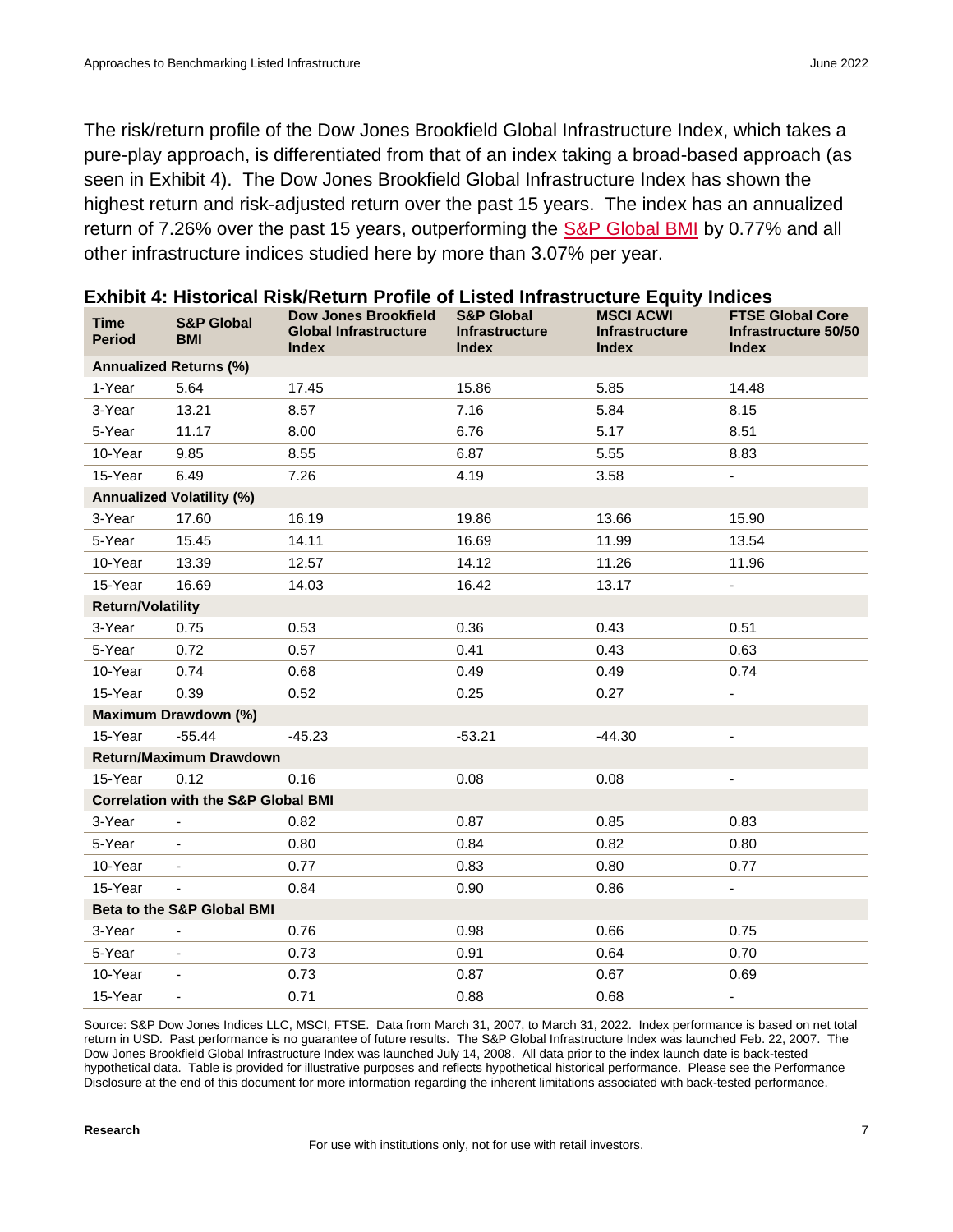In terms of downside protection and diversification benefits, the MSCI ACWI Infrastructure Index and the Dow Jones Brookfield Global Infrastructure Index showed the best statistics over the 15-year period. For these two indices, the maximum drawdowns were cut from 55.44% for the S&P Global BMI to 44.30% and 45.23%, respectively; betas against the S&P Global BMI were about 0.7 over the past 15 years. On a rolling three-year basis, the Dow Jones Brookfield Global Infrastructure Index has shown continuous significant positive returns in excess of the S&P Global BMI; while the other infrastructure indices have experienced diminished outperformance since the Global Financial Crisis in 2008 and 2009 (see Exhibit 5). On a rolling three-year basis, the Dow Jones Brookfield Global Infrastructure Index underperformed the S&P Global BMI from May 2015 to April 2016 and from January 2017 to March 2022, with the prolonged period of low oil prices in the background.





Source: S&P Dow Jones Indices LLC, MSCI, FTSE. Data from Dec. 29, 2006, to March 31, 2022. Index performance based on net total return in USD. Past performance is no guarantee of future results. The S&P Global Infrastructure Index was launched Feb. 22, 2007. The Dow Jones Brookfield Global Infrastructure Index was launched July 14, 2008. All data prior to the index launch date is back-tested hypothetical data. Chart is provided for illustrative purposes and reflects hypothetical historical performance. Please see the Performance Disclosure at the end of this document for more information regarding the inherent limitations associated with back-tested performance.

In terms of volatility and correlation, the S&P Global Infrastructure Index is on the high side of the spectrum (see Exhibits 6 and 7). This is consistent with the index's construction idea. Of note, volatility and correlation have increased significantly during and after the 2008 Global Financial Crisis and the 2020 COVID-19 sell-off. This phenomenon has been observed among all asset classes, making it challenging for market participants to construct a diversified portfolio during crisis periods.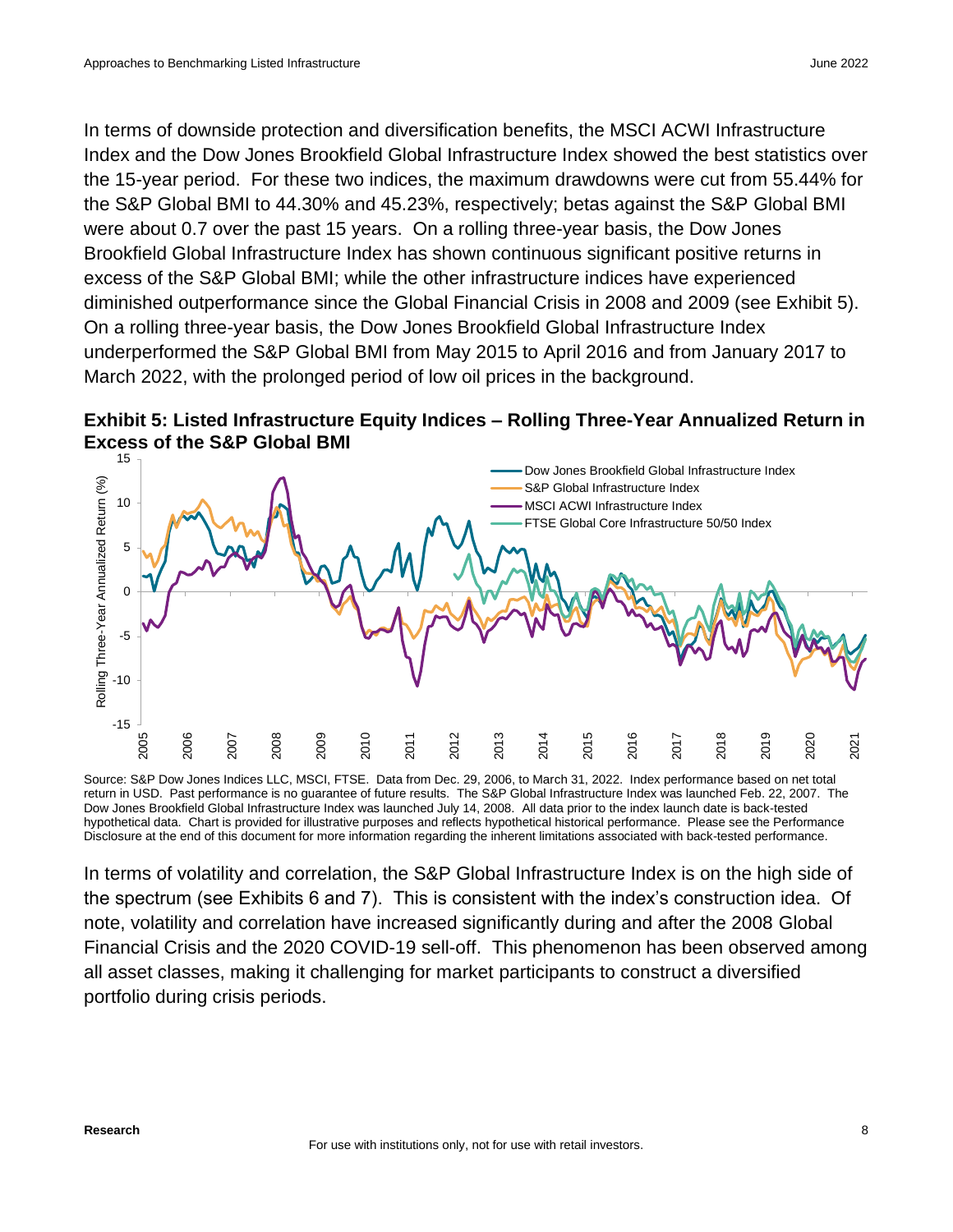

#### **Exhibit 6: Listed Infrastructure Equity Indices – Rolling Three-Year Annualized Volatility**

Source: S&P Dow Jones Indices LLC, MSCI, FTSE. Data from Dec. 29, 2006, to March 31, 2022. Index performance based on net total return in USD. Past performance is no guarantee of future results. The S&P Global Infrastructure Index was launched Feb. 22, 2007. The Dow Jones Brookfield Global Infrastructure Index was launched July 14, 2008. All data prior to the index launch date is back-tested hypothetical data. Chart is provided for illustrative purposes and reflects hypothetical historical performance. Please see the Performance Disclosure at the end of this document for more information regarding the inherent limitations associated with back-tested performance.





Source: S&P Dow Jones Indices LLC, MSCI, FTSE. Data from Dec. 29, 2006, to March 31, 2022. Index performance based on net total return in USD. Past performance is no guarantee of future results. The S&P Global Infrastructure Index was launched Feb. 22, 2007. The Dow Jones Brookfield Global Infrastructure Index was launched July 14, 2008. All data prior to the index launch date is back-tested hypothetical data. Chart is provided for illustrative purposes and reflects hypothetical historical performance. Please see the Performance Disclosure at the end of this document for more information regarding the inherent limitations associated with back-tested performance.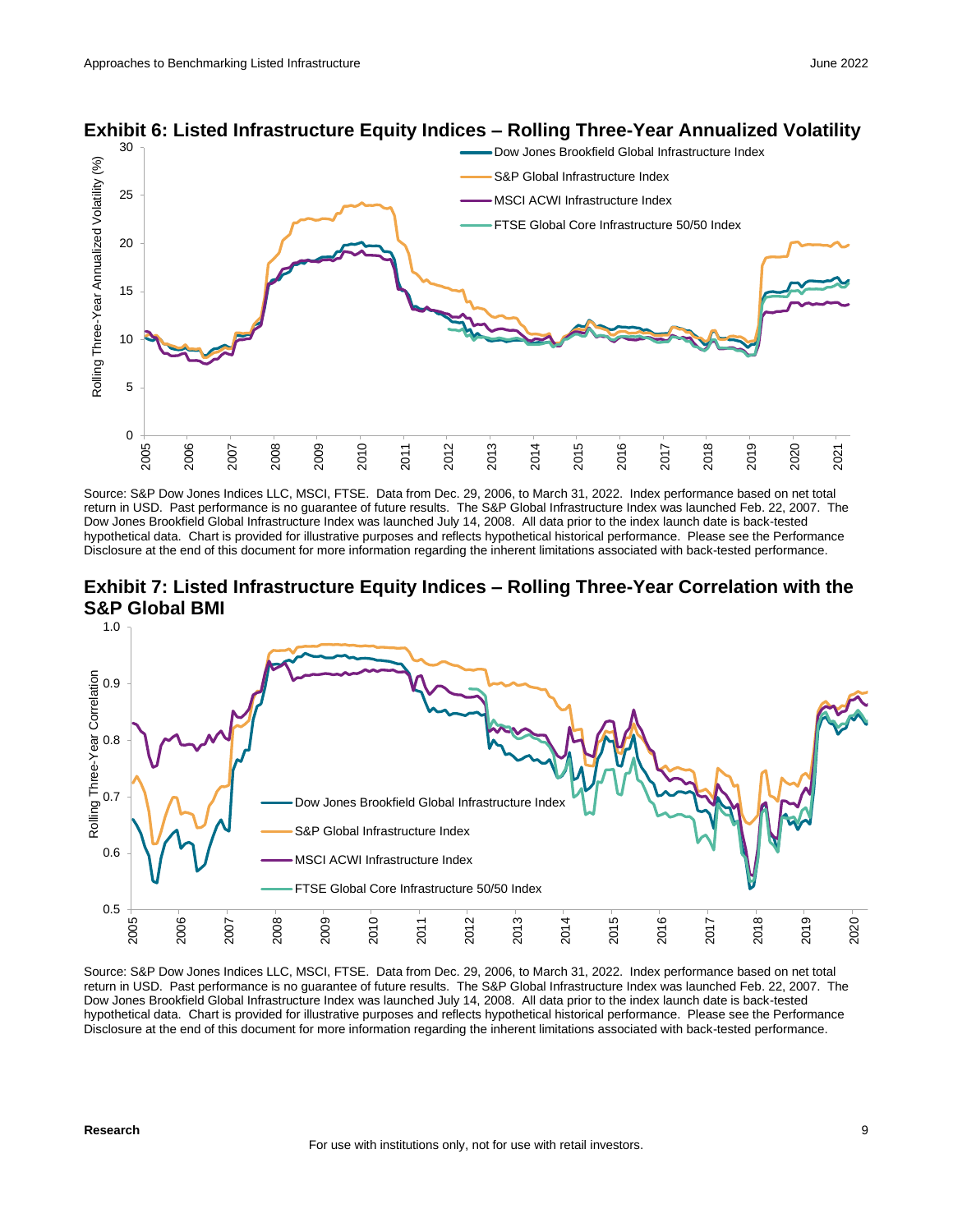### Inflation Hedge

One of the potential benefits of investing in infrastructure is the historical inflation hedge that it has provided. To illustrate this, we studied the relationship between the indices' rolling 12month returns and inflation rates<sup>3</sup> compared with the broad market benchmark. Exhibit 8 shows that over the past 19 years (from Dec. 31, 2002, to March 31, 2022), the Dow Jones Brookfield Global Infrastructure Index and the S&P Global Infrastructure Index outperformed the S&P Global BMI by an average year-over-year return of 2.13% and 1.41%, respectively, in high-inflation months. In low-inflation months, the Dow Jones Brookfield Global Infrastructure Index slightly outperformed the S&P Global BMI, while the S&P Global Infrastructure Index underperformed.

### **Exhibit 8: Average Year-over-Year Return of the Dow Jones Brookfield Global Infrastructure Index and the S&P Global Infrastructure Index versus the S&P Global BMI during Different Inflation Periods**



Source: S&P Dow Jones Indices LLC, FRED. Data from Dec. 31, 2002, to March 31, 2022. Index performance based on net total return. Past performance is no guarantee of future results. The S&P Global Infrastructure Index was launched Feb. 22, 2007. The Dow Jones Brookfield Global Infrastructure Index was launched July 14, 2008. All data prior to the index launch date is back-tested hypothetical data. Chart is provided for illustrative purposes and reflects hypothetical historical performance. Please see the Performance Disclosure at the end of this document for more information regarding the inherent limitations associated with back-tested performance.

<sup>3</sup> Inflation was measured by year-over-year changes in the U.S. Consumer Price Index (Consumer Price Index for All Urban Consumers, Source: FRED). The median of inflation was calculated from January 2003 to March 2022. Months when inflation was greater than median inflation were considered to be high inflation, and vice versa. This analysis was performed from the hypothetical point of view of investors based in the U.S. or having exposure to U.S. inflation in their portfolios.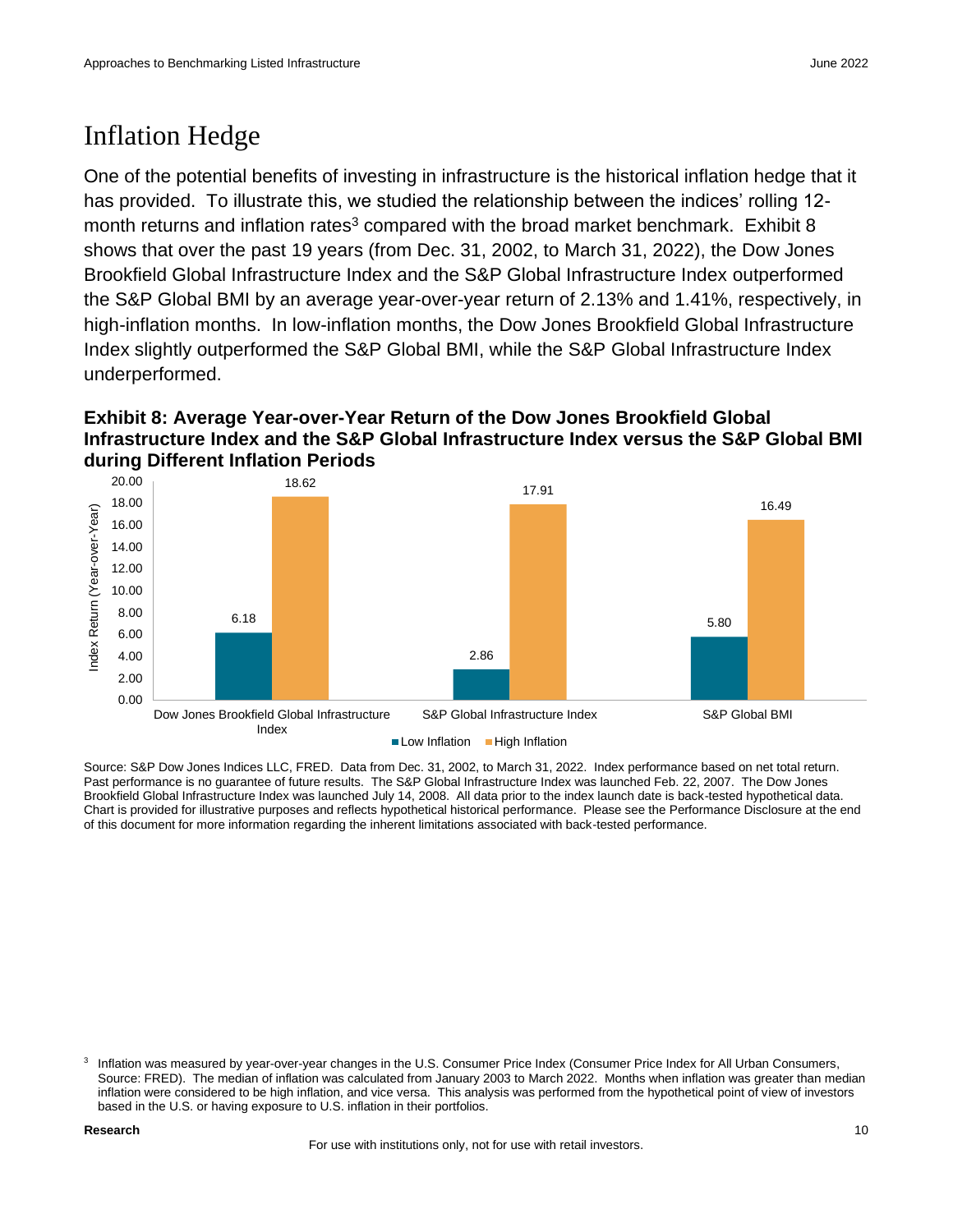### Listed Infrastructure and Oil Prices

The impact of oil prices on companies owning or operating infrastructure assets is not trivial. First, there is generally low exposure to oil prices, as companies that typically own or operate these assets tend to have stable cash flows backed by long-term contracts that are sometimes regulation enabled. It also helps that most of these assets are monopolistic in nature.

Second, there is no exact linear relationship between oil prices and performance of listed infrastructure. Exhibit 9 shows that from Dec. 31, 2002, to March 31, 2022, the Dow Jones Brookfield Global Infrastructure Index and the S&P Global Infrastructure Index almost always outperformed the S&P Global BMI when oil prices were high or moderate. When oil prices were high (above USD 100 per barrel), the average monthly outperformance was 78 bps and 29 bps, respectively. When oil prices were moderate (between USD 50 and USD 100 per barrel), the monthly outperformance was 17 bps for the Dow Jones Brookfield Global Infrastructure Index and the S&P Global Infrastructure Index slightly underperformed. When oil prices were low (below USD 50 per barrel), the average monthly underperformance was 26 bps and 10 bps, respectively.



**Exhibit 9: Average Monthly Return of the Dow Jones Brookfield Global Infrastructure Index and the S&P Global Infrastructure Index versus the S&P Global BMI at Different Oil Prices**

Source: S&P Dow Jones Indices LLC, FactSet. Oil price is represented by WTI crude oil prices (the generic 1st 'CL' future). Data from Dec. 31, 2002, to March 31, 2022. Index performance based on net total return. Past performance is no guarantee of future results. The S&P Global Infrastructure Index was launched Feb. 22, 2007. The Dow Jones Brookfield Global Infrastructure Index was launched July 14, 2008. All data prior to the index launch date is back-tested hypothetical data. Chart is provided for illustrative purposes and reflects hypothetical historical performance. Please see the Performance Disclosure at the end of this document for more information regarding the inherent limitations associated with back-tested performance.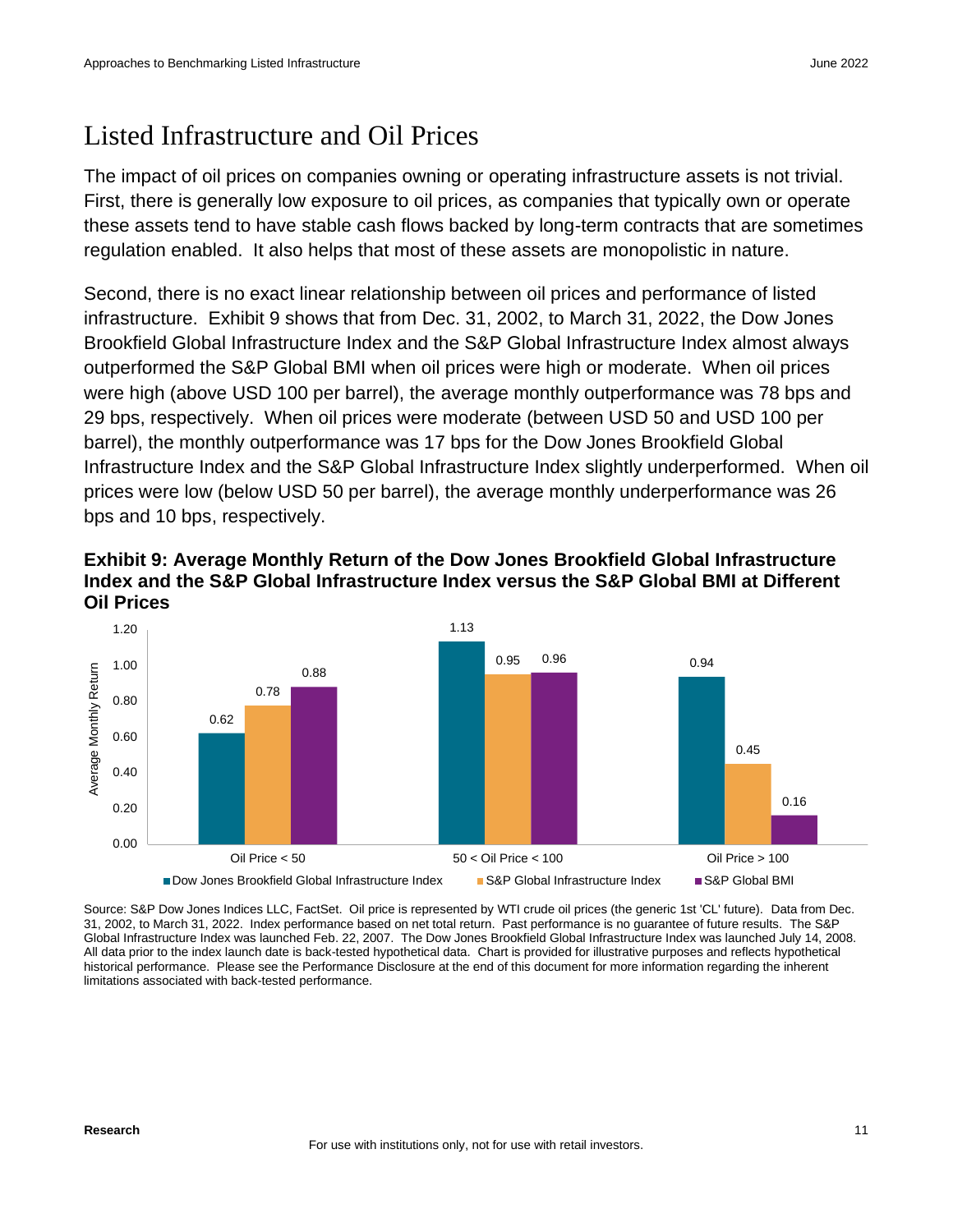Third, the sensitivity to oil prices varies from company to company, depending on whether they are net consumers or producers of oil. Exhibit 10 shows the average monthly return of the Dow Jones Brookfield Global Infrastructure Sector Indices at different oil prices from Dec. 31, 2002, to March 31, 2022. Oil & Gas Storage & Transportation seemed to be the pure-play infrastructure sector most negatively affected by low oil prices. Other pure-play sectors, especially Airports, Communications and Toll Roads, seemed to benefit from low oil prices.



**Exhibit 10: Average Monthly Return of the Dow Jones Brookfield Global Infrastructure Sector Indices at Different Oil Prices**

Source: S&P Dow Jones Indices LLC, FactSet. Oil price is represented by WTI crude oil prices (the generic 1st 'CL' future). Data from Dec. 31, 2002, to March 31, 2022. Index performance based on net total return. Past performance is no guarantee of future results. The Dow Jones Brookfield Global Infrastructure Sector Indices were launched July 14, 2008. All data prior to the index launch date is back-tested hypothetical data. Chart is provided for illustrative purposes and reflects hypothetical historical performance. Please see the Performance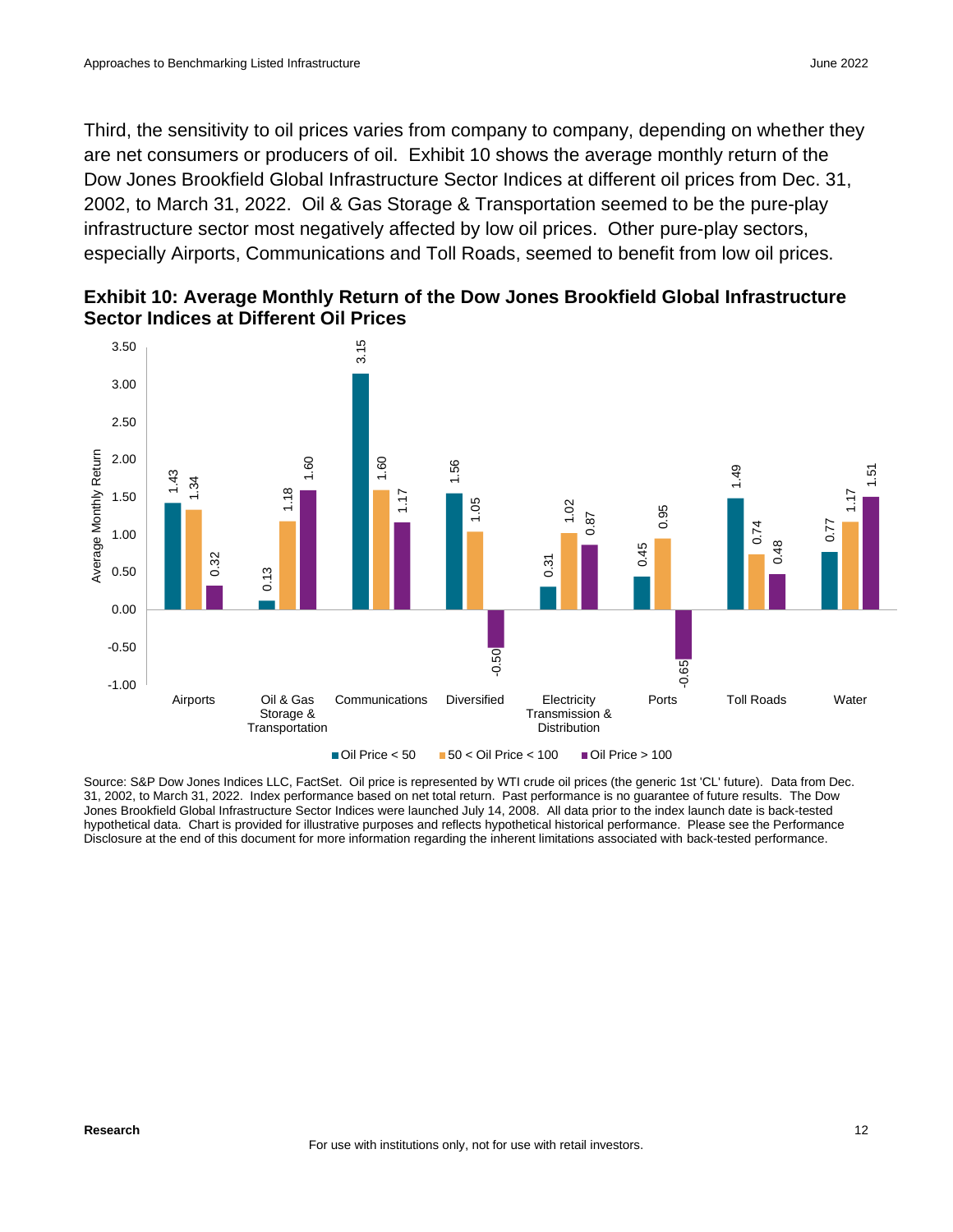## Impact of Oil & Gas Storage & Transportation

Among all eight Dow Jones Brookfield pure-play sectors, the Dow Jones Brookfield Global Infrastructure Index is most heavily exposed to Oil & Gas Storage & Transportation. As of March 31, 2022, it made up 40.44% of the index and averaged 36.51% over the past 19 years (see Exhibit 11).



### **Exhibit 11: Sector Breakdown of Dow Jones Brookfield Global Infrastructure Index by Dow Jones Brookfield Pure-Play Sectors**

Source: S&P Dow Jones Indices LLC. Data from March 31, 2003, to March 31, 2022. The Dow Jones Brookfield Global Infrastructure Sector Indices were launched July 14, 2008. All data prior to the index launch date is back-tested hypothetical data. Chart is provided for illustrative purposes and reflects hypothetical historical performance. Please see the Performance Disclosure at the end of this document for more information regarding the inherent limitations associated with back-tested performance.

Companies in the Oil & Gas Storage & Transportation sector are defined as being engaged in the development, ownership, lease, concession or management of oil and gas (and other bulk liquid products), fixed transportation or storage assets, and related midstream energy services. This pure-play infrastructure sector corresponds to a combination of two GICS sub-industries: Oil & Gas Storage & Transportation and Gas Utilities. Exhibit 12 shows that over the past 10 years (GICS was not available for the Dow Jones Brookfield Indices before 2012), the Dow Jones Brookfield Global Infrastructure Index had allocated 17.75% more on average to the Oil & Gas Storage & Transportation sector than the S&P Global Infrastructure Index. The difference is a natural result of unconstrained versus constrained index design. The Dow Jones Brookfield Global Infrastructure Index applies an unconstrained approach, while the S&P Global Infrastructure Index is capped at 20% for the Energy sector (Oil & Gas Storage & Transportation) and 40% for the Utilities sector (Gas Utilities; see Exhibit 1).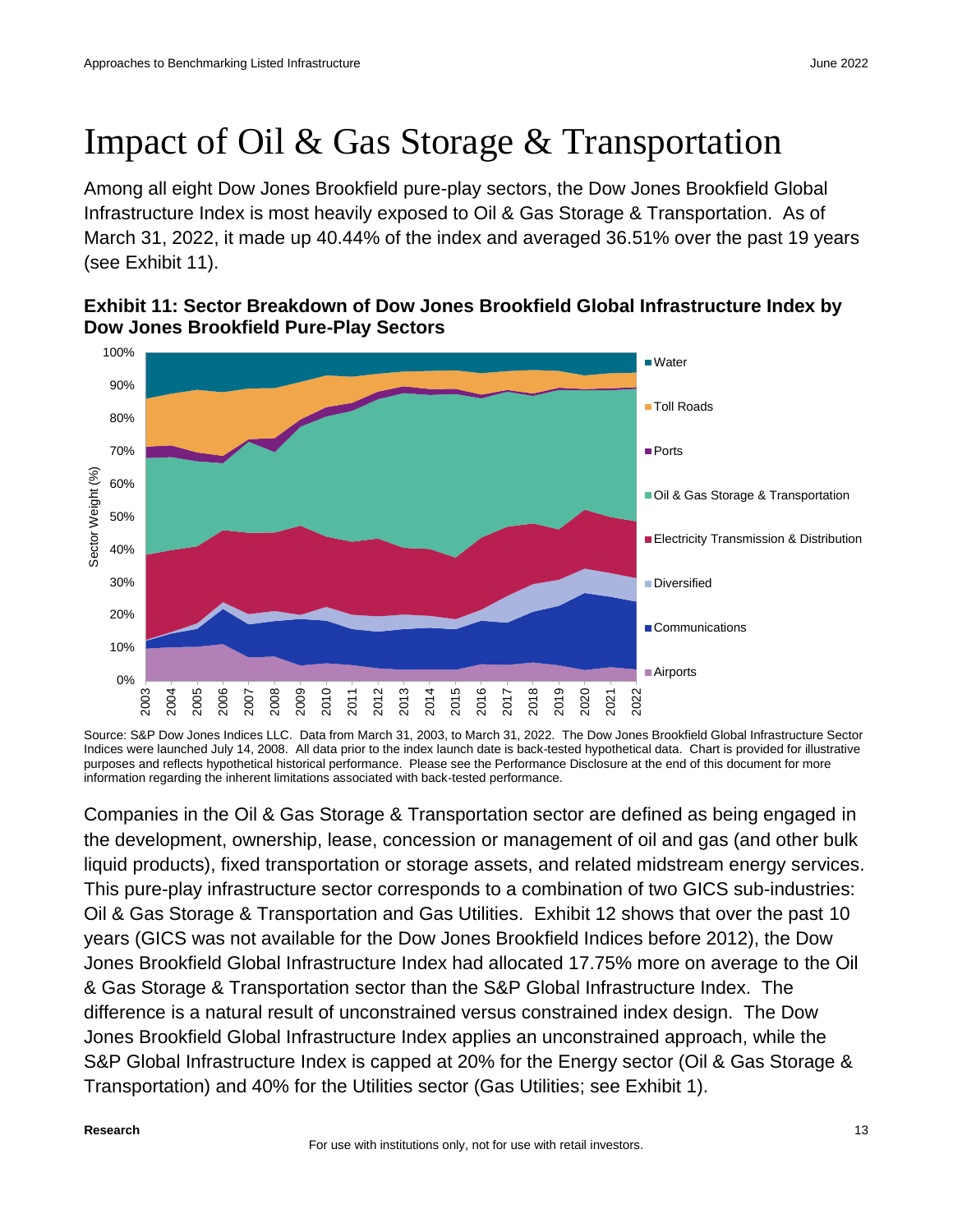

### **Exhibit 12: Weight of the Oil & Gas Storage & Transportation Sector in the Dow Jones Brookfield Infrastructure Index and S&P Global Infrastructure Index**

Source: S&P Dow Jones Indices LLC. Data from March 31, 2013, to March 31, 2022. Chart is provided for illustrative purposes.

Given its substantial weight, Oil & Gas Storage & Transportation plays an important role in understanding the performance of the Dow Jones Brookfield Global Infrastructure Index. Exhibit 13 demonstrates the impact of Oil & Gas Storage & Transportation on the Dow Jones Brookfield Global Infrastructure Index in comparison with the S&P Global Infrastructure Index on a rolling three-year basis. There are two clear-cut intervals since the 2008 Global Financial Crisis. First, from January 2009 to mid-2015, the Dow Jones Brookfield Global Infrastructure Index presented a long-lasting outperformance over the S&P Global Infrastructure Index, which can be largely attributed to the rapid growth in Oil & Gas Storage & Transportation during this period. On the other hand, the Oil & Gas Storage & Transportation sector could also drag down the Dow Jones Brookfield Global Infrastructure Index when its performance was heavily suppressed. For example, during the period from mid-2015 to late-2018, and from February 2020 to the end of that year, the Dow Jones Brookfield Global Infrastructure Index had a similar return to the S&P Global Infrastructure Index, as the Oil & Gas Storage & Transportation sector fell due to depressed oil prices or supply uncertainties.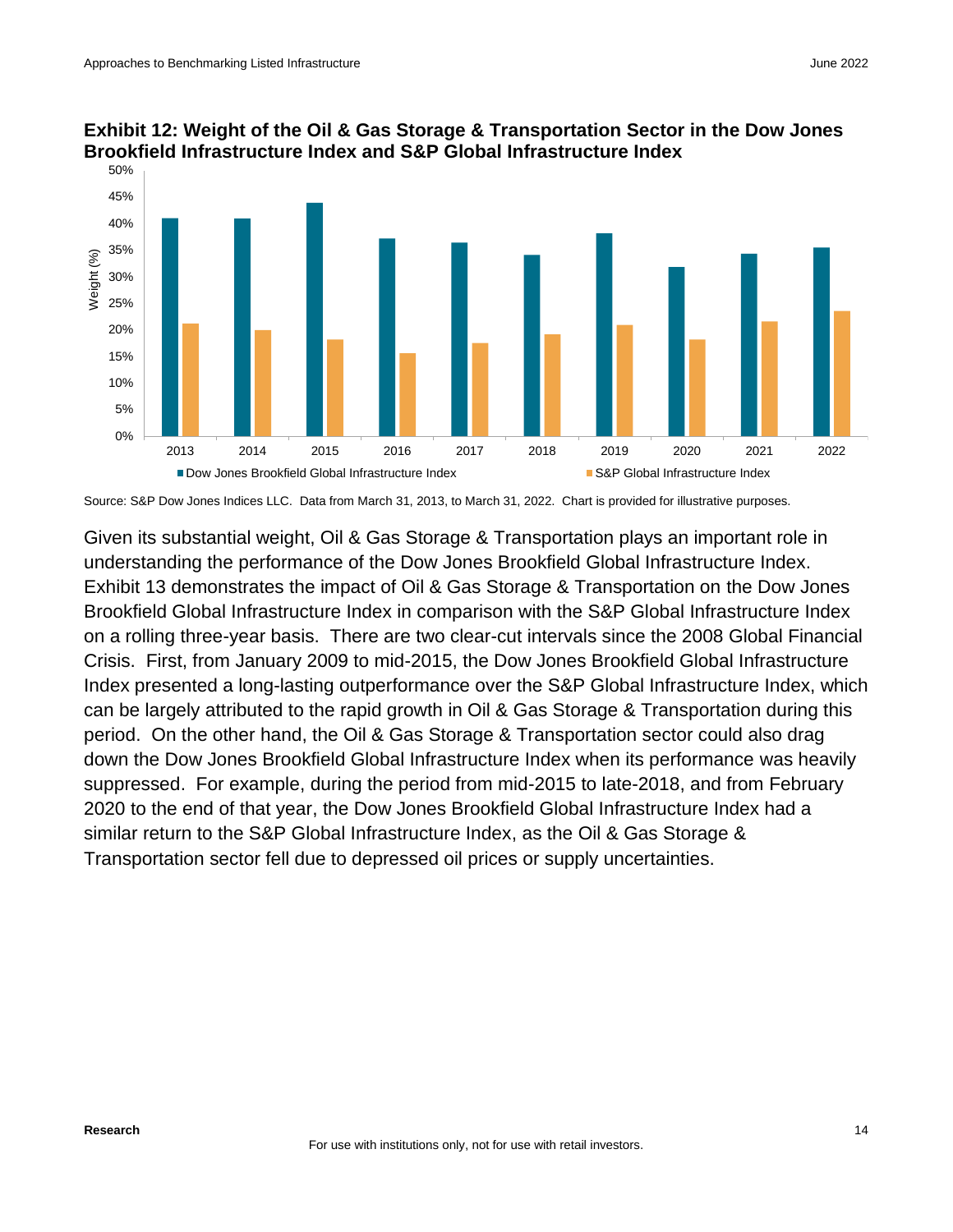

### **Exhibit 13: Dow Jones Brookfield Infrastructure Index versus S&P Global Infrastructure Index – Rolling Three-Year Annualized Return in Excess of the S&P Global BMI**

Source: S&P Dow Jones Indices LLC. Data from Dec. 30, 2005, to March 31, 2022. Index performance based on net total return in USD. Past performance is no guarantee of future results. The S&P Global Infrastructure Index was launched Feb. 22, 2007. The Dow Jones Brookfield Global Infrastructure Index and Dow Jones Brookfield Oil and Gas Storage & Transportation Infrastructure Index were launched July 14, 2008. All data prior to the index launch date is back-tested hypothetical data. Chart is provided for illustrative purposes and reflects hypothetical historical performance. Please see the Performance Disclosure at the end of this document for more information regarding the inherent limitations associated with back-tested performance.

## Listed Infrastructure in Asset Allocation

Infrastructure could offer return, risk and diversification characteristics that are different from those of other asset classes; thus, it may merit consideration for diversification purposes.

Exhibit 14 provides a detailed comparative overview of two infrastructure indices from S&P Dow Jones Indices versus a few major asset classes, including U.S. medium-term Treasury Bonds (as measured by the [S&P U.S. Treasury Bond 7-10 Year Index](http://spdji.com/indices/fixed-income/sp-us-treasury-bond-7-10-year-index)<sup>4</sup>), U.S. investment grade corporate bonds (as measured by the S&P U.S. Investment Grade Corporate Bond Index), U.S. high yield corporate bonds (as measured by the **S&P U.S. High Yield** [Corporate Bond Index\)](https://spdji.com/indices/fixed-income/sp-us-high-yield-corporate-bond-index), global leveraged loans (as measured by the [S&P/LSTA U.S.](http://spdji.com/indices/fixed-income/sp-lsta-us-leveraged-loan-100-index)  [Leveraged Loan 100 Index\)](http://spdji.com/indices/fixed-income/sp-lsta-us-leveraged-loan-100-index), and global equities (as measured by the S&P Global BMI). Exhibit 14 demonstrates that, from December 2002 to March 2022, the Dow Jones Brookfield Global Infrastructure Index outperformed all other asset classes in terms of absolute return. It also outperformed the S&P Global BMI in terms of the Sharpe, Sortino and MAR ratios. The latter two of these ratios could be of interest to market participants who are more concerned about downside risk.

<sup>4</sup> The S&P U.S. Treasury Bond 7-10 Year Index was formerly known as the S&P/BG Cantor 7-10 Year U.S. Treasury Bond Index.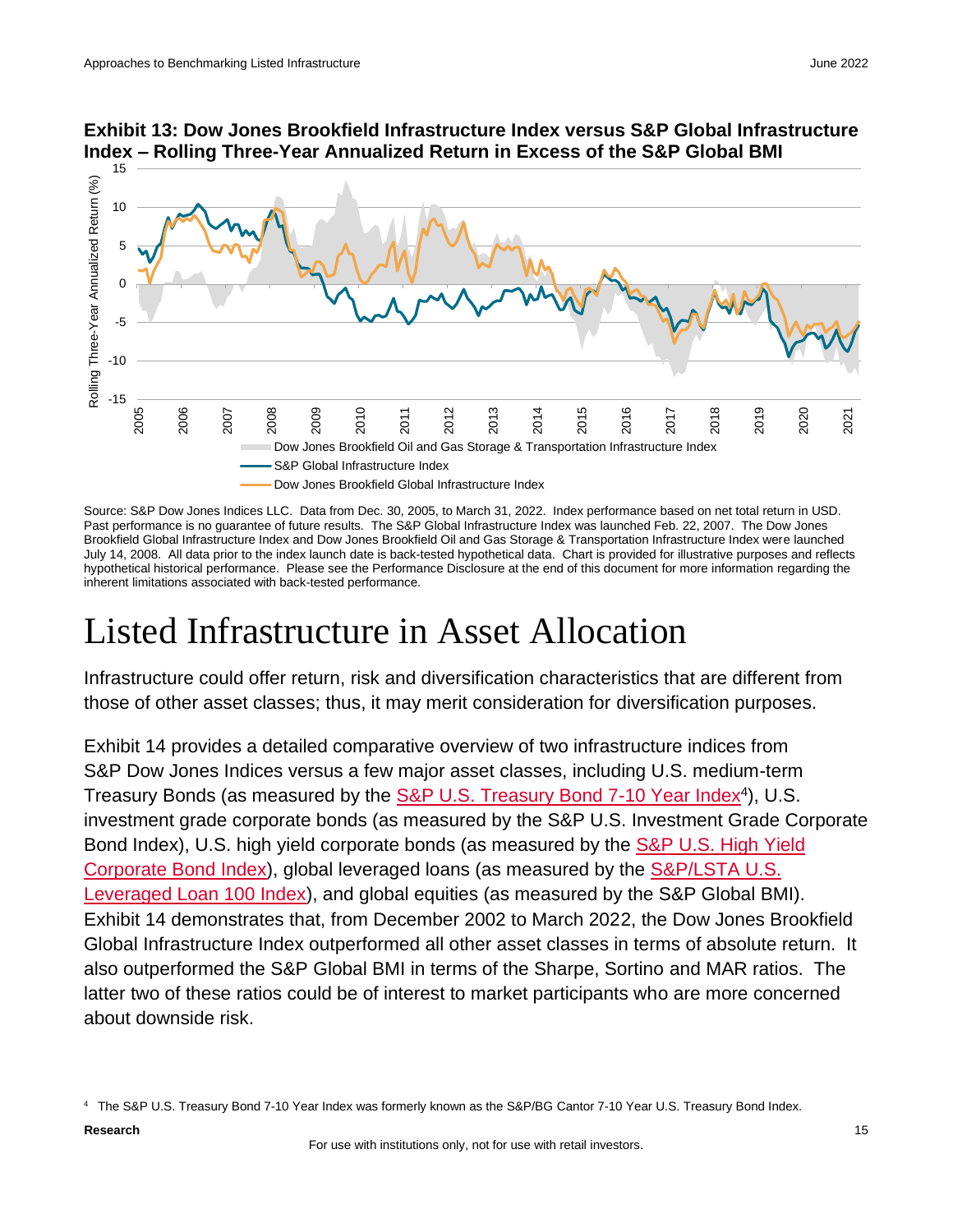| <b>Metric</b>                                 | <b>S&amp;P U.S.</b><br><b>Treasury</b><br><b>Bond 7-10</b><br><b>Year Index</b> | <b>S&amp;P U.S.</b><br><b>Investment</b><br>Grade<br>Corporate<br><b>Bond Index</b> | <b>S&amp;P U.S.</b><br><b>High Yield</b><br>Corporate<br><b>Bond Index</b> | <b>S&amp;P/LSTA</b><br>U.S.<br><b>Leveraged</b><br>Loan 100<br><b>Index</b> | <b>S&amp;P</b><br><b>Global</b><br><b>BMI</b> | <b>Dow Jones</b><br><b>Brookfield</b><br><b>Global</b><br><b>Infrastructure</b><br><b>Index</b> | <b>S&amp;P Global</b><br><b>Infrastructure</b><br><b>Index</b> |
|-----------------------------------------------|---------------------------------------------------------------------------------|-------------------------------------------------------------------------------------|----------------------------------------------------------------------------|-----------------------------------------------------------------------------|-----------------------------------------------|-------------------------------------------------------------------------------------------------|----------------------------------------------------------------|
| <b>Annual Return</b><br>(%)                   | 4.03                                                                            | 4.54                                                                                | 7.54                                                                       | 4.69                                                                        | 9.48                                          | 11.31                                                                                           | 9.38                                                           |
| <b>Maximum</b><br>Drawdown (%)                | $-11.15$                                                                        | $-13.45$                                                                            | $-30.64$                                                                   | $-29.23$                                                                    | $-55.44$                                      | $-45.23$                                                                                        | $-53.21$                                                       |
| Annual<br>Volatility (%)                      | 6.25                                                                            | 5.19                                                                                | 8.27                                                                       | 6.99                                                                        | 15.44                                         | 13.28                                                                                           | 15.37                                                          |
| Annual<br><b>Skewness</b>                     | 0.06                                                                            | $-0.23$                                                                             | $-0.52$                                                                    | $-0.38$                                                                     | $-0.23$                                       | $-0.24$                                                                                         | $-0.36$                                                        |
| Monthly Alpha<br>to the S&P<br>Global BMI (%) | 0.43                                                                            | 0.27                                                                                | 0.29                                                                       | 0.14                                                                        | 0.00                                          | 0.36                                                                                            | 0.10                                                           |
| T-Statistics of<br>Alpha                      | 3.66                                                                            | 2.93                                                                                | 2.75                                                                       | 1.41                                                                        |                                               | 2.48                                                                                            | 0.70                                                           |
| Beta to the<br>S&P Global<br>BMI              | $-0.10$                                                                         | 0.13                                                                                | 0.41                                                                       | 0.31                                                                        | 1.00                                          | 0.71                                                                                            | 0.88                                                           |
| Correlation<br>with the S&P<br>Global BMI     | $-0.24$                                                                         | 0.38                                                                                | 0.76                                                                       | 0.68                                                                        | 1.00                                          | 0.82                                                                                            | 0.88                                                           |
| Sharpe Ratio <sup>5</sup>                     | 0.46                                                                            | 0.65                                                                                | 0.77                                                                       | 0.51                                                                        | 0.54                                          | 0.76                                                                                            | 0.53                                                           |
| Sortino Ratio                                 | 0.75                                                                            | 0.78                                                                                | 0.72                                                                       | 0.42                                                                        | 0.66                                          | 0.97                                                                                            | 0.61                                                           |
| <b>MAR Ratio</b>                              | 0.36                                                                            | 0.34                                                                                | 0.25                                                                       | 0.16                                                                        | 0.17                                          | 0.25                                                                                            | 0.18                                                           |
| Omega Ratio                                   | 1.68                                                                            | 2.05                                                                                | 2.23                                                                       | 2.10                                                                        | 1.68                                          | 1.94                                                                                            | 1.68                                                           |

### **Exhibit 14: Return Profile of S&P DJI Infrastructure Indices versus Alternatives**

Source: S&P Dow Jones Indices LLC. Data from Dec. 31, 2002, to March 31, 2022. Index performance based on net total return in USD. Past performance is no guarantee of future results. The S&P Global Infrastructure Index was launched Feb. 22, 2007. The Dow Jones Brookfield Global Infrastructure Index was launched July 14, 2008. The S&P U.S. Treasury Bond 7-10 Year Index was launched March 24, 2010. The S&P U.S. Investment Grade Corporate Bond Index was launched July 31, 2017. The S&P U.S. High Yield Corporate Bond Index was launched Dec. 15, 2016. The S&P/LSTA U.S. Leverage Loan 100 Index was launched Oct. 20, 2008. All data prior to index launch date is back-tested hypothetical data. Table is provided for illustrative purposes reflects hypothetical historical performance. Please see the Performance Disclosure at the end of this document for more information regarding the inherent limitations associated with back-tested performance.

Exhibit 15 provides a visual illustration of the return versus the drawdown of the Dow Jones Brookfield Global Infrastructure Index, the S&P Global Infrastructure Index and other asset classes. All index returns and drawdowns are leveraged to a 15.44% annual volatility level, which was the annual volatility of the S&P Global BMI's net total returns from December 2002 to March 2022. For market participants who focus on return per unit of risk, it is worth noting that with the same downside risk, the Dow Jones Brookfield Global Infrastructure Index generated higher return than global equities during this period.

<sup>&</sup>lt;sup>5</sup> The Sharpe ratio is the annualized excess return of an index over the S&P U.S. Treasury Bill 0-3 Month Index divided by the annualized standard deviation of monthly returns. The Sortino ratio is the annualized excess return of an index over the S&P U.S. Treasury Bill 0-3 Month Index divided by the standard deviation of negative asset returns. The MAR ratio is the annualized return divided by the maximum drawdown for the measurement period. The Omega ratio is the absolute value of the sum of positive returns divided by the sum of negative returns, based on monthly returns.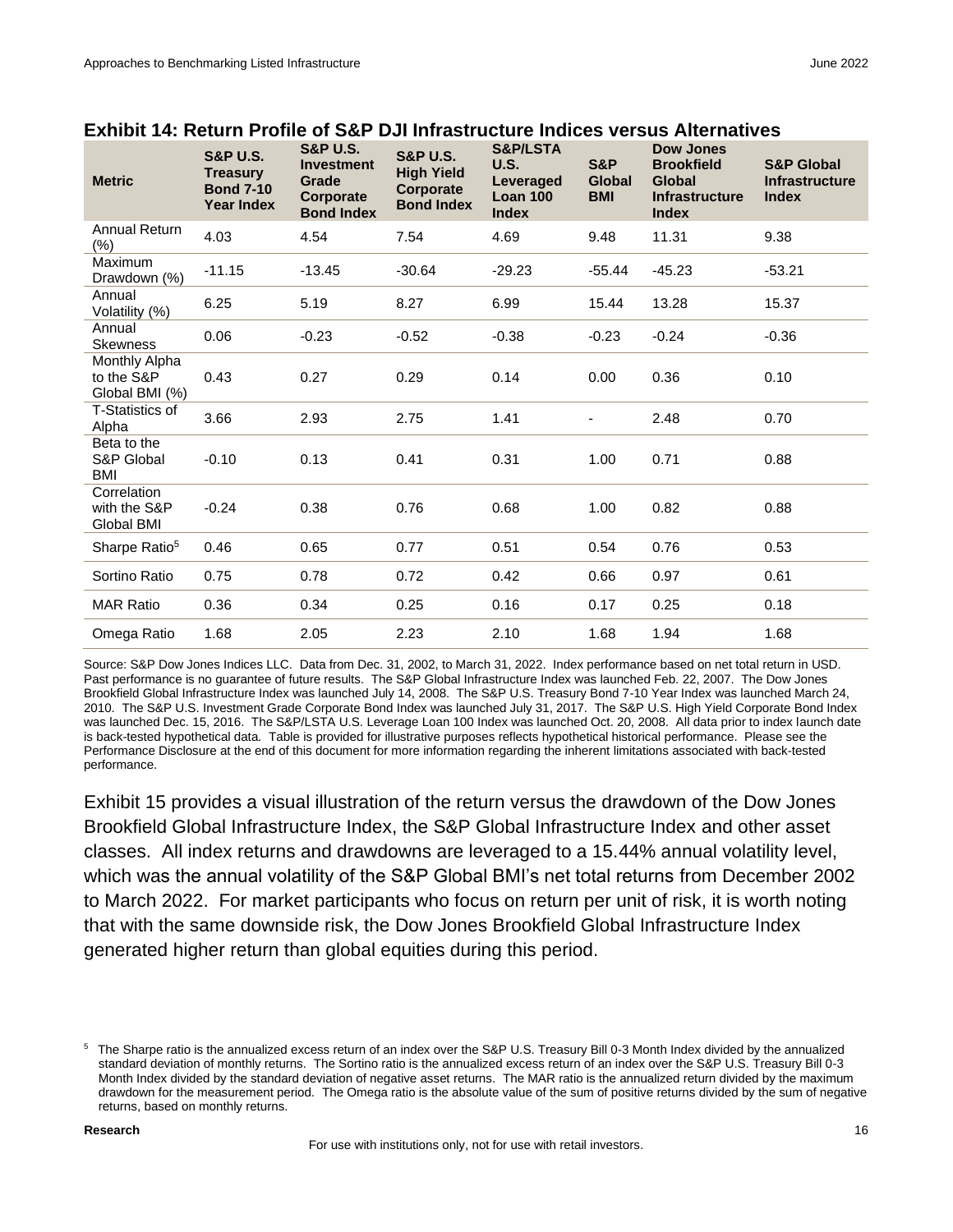Diversification is the key advantage of infrastructure ownership in a portfolio context. From December 2002 to March 2022, the Dow Jones Brookfield Global Infrastructure Index had a correlation of -0.04 with U.S. Treasury Bonds, 0.48 with U.S. investment grade corporate bonds, 0.72 with U.S. high yield corporate bonds, 0.60 with global leveraged loans, and 0.82 with global equities (see Exhibit 16).



**Exhibit 15: Risk/Return Profile of S&P DJI Infrastructure Indices versus Alternatives**

Leveraged to 15.44% Annual Volatility Level

Source: S&P Dow Jones Indices LLC. Data from Dec. 31, 2002, to March 31, 2022. Past performance is no guarantee of future results. The S&P Global Infrastructure Index was launched Feb. 22, 2007. The Dow Jones Brookfield Global Infrastructure Index was launched July 14, 2008. The S&P U.S. Treasury Bond 7-10 Year Index was launched March 24, 2010. The S&P U.S. Investment Grade Corporate Bond Index was launched July 31, 2017. The S&P U.S. High Yield Corporate Bond Index was launched Dec. 15, 2016. The S&P/LSTA U.S. Leverage Loan 100 Index was launched Oct. 20, 2008. All data prior to index launch date is back-tested hypothetical data. Chart is provided for illustrative purposes and reflects hypothetical historical performance. Please see the Performance Disclosure at the end of this document for more information regarding the inherent limitations associated with back-tested performance. Net total returns displayed are actual performance leveraged to a 15.44% annual volatility level, which is the annual volatility of the S&P Global BMI during the period.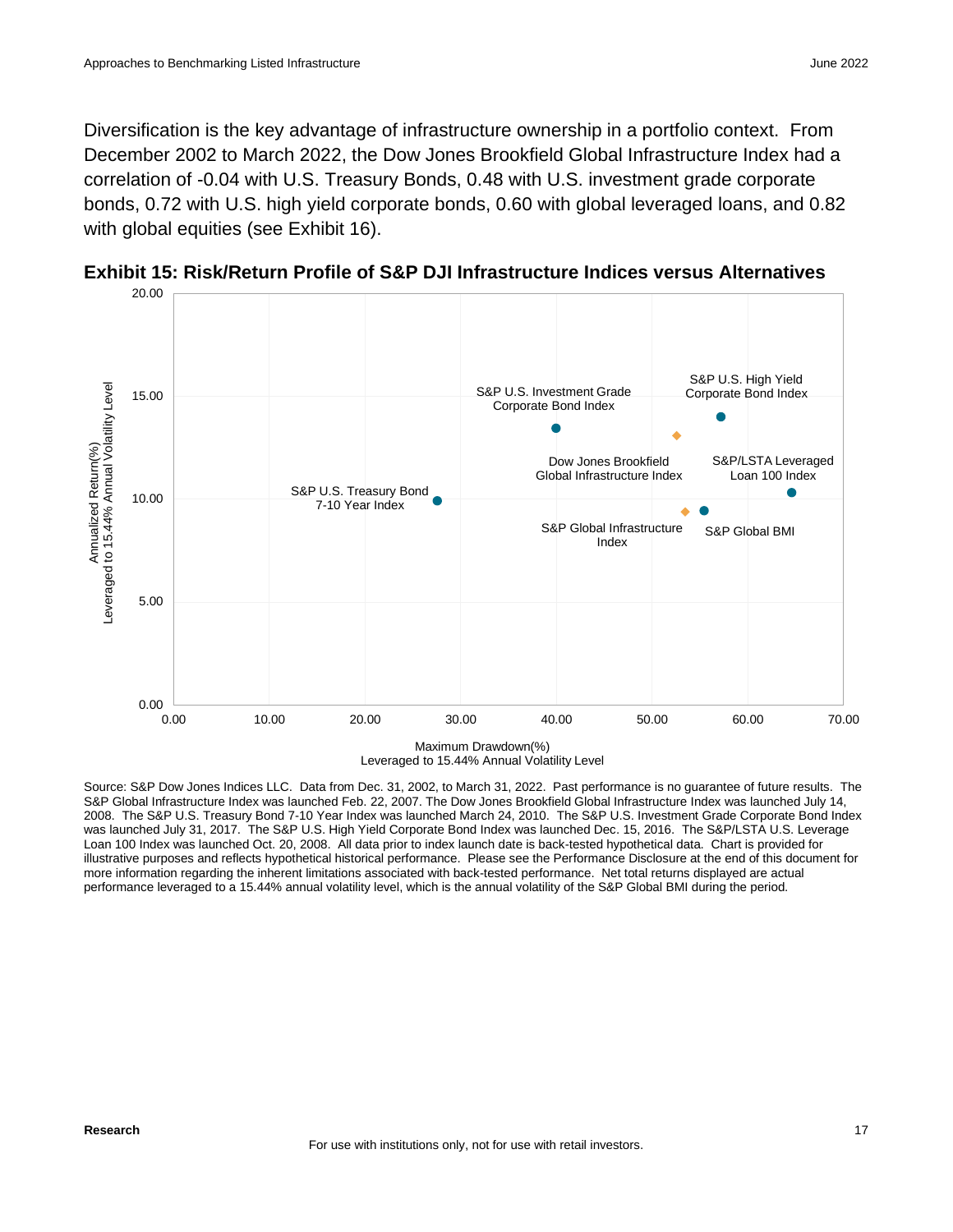| <b>Index</b>                               | <b>S&amp;P U.S.</b><br><b>Treasury</b><br><b>Bond 7-10</b><br>Year<br><b>Index</b> | <b>S&amp;P U.S.</b><br><b>Investment</b><br>Grade<br>Corporate<br><b>Bond Index</b> | <b>S&amp;P U.S.</b><br><b>High Yield</b><br>Corporate<br><b>Bond Index</b> | <b>S&amp;P/LSTA</b><br><b>U.S.</b><br>Leveraged<br>Loan 100 | <b>S&amp;P</b><br><b>Global</b><br><b>BMI</b> | <b>Dow Jones</b><br><b>Brookfield</b><br><b>Global</b><br><b>Infrastructure</b> | <b>S&amp;P Global</b><br><b>Infrastructure</b><br><b>Index</b> |
|--------------------------------------------|------------------------------------------------------------------------------------|-------------------------------------------------------------------------------------|----------------------------------------------------------------------------|-------------------------------------------------------------|-----------------------------------------------|---------------------------------------------------------------------------------|----------------------------------------------------------------|
| <b>S&amp;P U.S.</b>                        |                                                                                    |                                                                                     |                                                                            |                                                             | $-0.24$                                       |                                                                                 | $-0.08$                                                        |
| Treasury Bond 7-<br>10 Year Index          | $\sim$ $-$                                                                         | 0.59                                                                                | $-0.14$                                                                    | $-0.36$                                                     |                                               | $-0.04$                                                                         |                                                                |
| <b>S&amp;P U.S.</b>                        |                                                                                    |                                                                                     |                                                                            |                                                             |                                               |                                                                                 |                                                                |
| Investment<br>Grade Corporate              | 0.59                                                                               |                                                                                     | 0.60                                                                       | 0.37                                                        | 0.38                                          | 0.48                                                                            | 0.49                                                           |
| Bond Index                                 |                                                                                    |                                                                                     |                                                                            |                                                             |                                               |                                                                                 |                                                                |
| S&P U.S. High                              |                                                                                    |                                                                                     |                                                                            |                                                             |                                               |                                                                                 |                                                                |
| <b>Yield Corporate</b><br>Bond Index       | $-0.14$                                                                            | 0.60                                                                                |                                                                            | 0.89                                                        | 0.76                                          | 0.72                                                                            | 0.74                                                           |
| S&P/LSTA U.S.                              |                                                                                    |                                                                                     |                                                                            |                                                             |                                               |                                                                                 |                                                                |
| Leveraged Loan                             | $-0.36$                                                                            | 0.37                                                                                | 0.89                                                                       |                                                             | 0.68                                          | 0.60                                                                            | 0.62                                                           |
| 100                                        |                                                                                    |                                                                                     |                                                                            |                                                             |                                               |                                                                                 |                                                                |
| S&P Global BMI                             | $-0.24$                                                                            | 0.38                                                                                | 0.76                                                                       | 0.68                                                        | ٠                                             | 0.82                                                                            | 0.88                                                           |
| Dow Jones                                  |                                                                                    |                                                                                     |                                                                            |                                                             |                                               |                                                                                 |                                                                |
| <b>Brookfield Global</b><br>Infrastructure | $-0.04$                                                                            | 0.48                                                                                | 0.72                                                                       | 0.60                                                        | 0.82                                          | $\overline{\phantom{a}}$                                                        | 0.95                                                           |
| S&P Global                                 |                                                                                    |                                                                                     |                                                                            |                                                             |                                               |                                                                                 |                                                                |
| Infrastructure                             | $-0.08$                                                                            | 0.49                                                                                | 0.74                                                                       | 0.62                                                        | 0.88                                          | 0.95                                                                            |                                                                |
| Index                                      |                                                                                    |                                                                                     |                                                                            |                                                             |                                               |                                                                                 |                                                                |

### **Exhibit 16: Pairwise Correlation between S&P DJI Infrastructure Indices and Alternatives**

Source: S&P Dow Jones Indices LLC. Data from Dec. 31, 2002, to March 31, 2022. Index performance based on net total return. Past performance is no guarantee of future results. The S&P Global Infrastructure Index was launched Feb. 22, 2007. The Dow Jones Brookfield Global Infrastructure Index was launched July 14, 2008. The S&P U.S. Treasury Bond 7-10 Year Index was launched March 24, 2010. The S&P U.S. Investment Grade Corporate Bond Index was launched July 31, 2017. The S&P U.S. High Yield Corporate Bond Index was launched Dec. 15, 2016. The S&P/LSTA U.S. Leverage Loan 100 Index was launched Oct. 20, 2008. All data prior to index launch date is back-tested hypothetical data. Table is provided for illustrative purposes and reflects hypothetical historical performance. Please see the Performance Disclosure at the end of this document for more information regarding the inherent limitations associated with back-tested performance.

Finally, we performed two traditional Markowitz mean-variance optimizations, with and without the Dow Jones Brookfield Global Infrastructure Index included in the opportunity set of U.S. medium-term U.S. Treasury bonds, investment grade corporate bonds, high yield corporate bonds, leveraged loans and global equities. The resulting historical efficient frontiers are presented in Exhibit 17. There was a clear improvement in the efficiency of the resulting asset allocations after adding infrastructure into the opportunity set.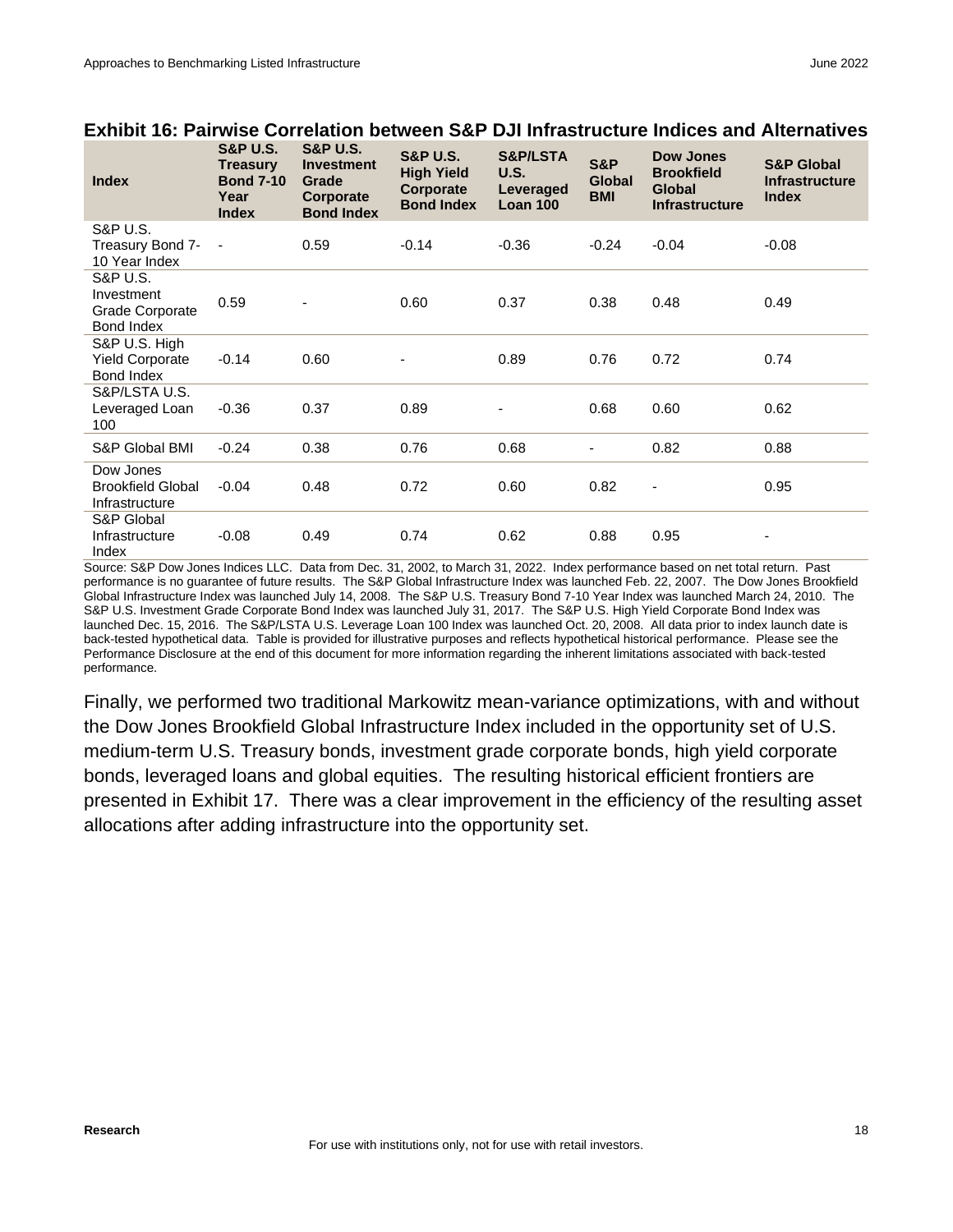### **Exhibit 17: Historical Efficient Frontier**



Source: S&P Dow Jones Indices LLC. Data from Dec. 31, 2002, to March 31, 2022. Index performance based on net total return in USD. Past performance is no guarantee of future results. Chart is provided for illustrative purposes and reflects hypothetical historical performance. Please see the Performance Disclosure at the end of this document for more information regarding the inherent limitations associated with back-tested performance. The following indices were used in preparation of the exhibit: S&P U.S. Treasury Bond 7-10 Year Index, S&P U.S. Investment Grade Corporate Bond Index, S&P U.S. High Yield Corporate Bond Index, S&P/LSTA U.S. Leverage Loan 100 Index, S&P Global BMI and Dow Jones Brookfield Global Infrastructure Index. The S&P Global Infrastructure Index was launched Feb. 22, 2007. The Dow Jones Brookfield Global Infrastructure Index was launched July 14, 2008. The S&P U.S. Treasury Bond 7-10 Year Index was launched March 24, 2010. The S&P U.S. Investment Grade Corporate Bond Index was launched July 31, 2017. The S&P U.S. High Yield Corporate Bond Index was launched Dec. 15, 2016. The S&P/LSTA U.S. Leverage Loan 100 Index was launched Oct. 20, 2008. All data prior to index launch date is back-tested hypothetical data.

## Conclusion

Infrastructure is an asset class that has historically been a strong source of diversification, yield and attractive net total returns. Given the essential role of infrastructure assets as a backbone for economic growth, and in light of the growing trend of privatization of these assets, this sector is an emerging asset class in its own right. Unlike other listed infrastructure indices, the Dow Jones Brookfield Global Infrastructure Index and the S&P Global Infrastructure Index use a broad-based approach that identifies companies that fall into the pure-play infrastructure category. Listed infrastructure, in particular, may offer a sound anchor and immediate entry point into the asset class.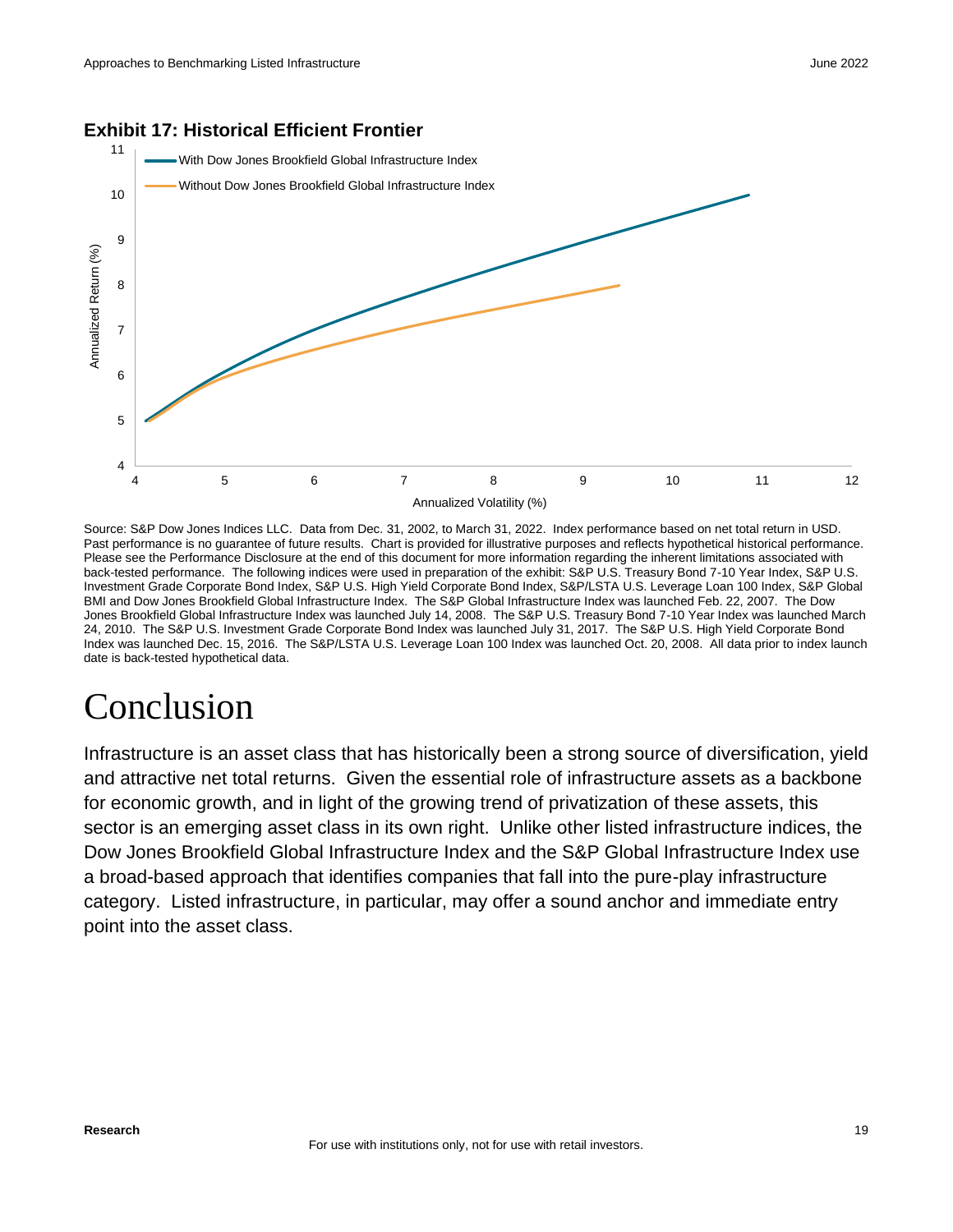### Performance Disclosure/Back-Tested Data

The S&P Global Infrastructure Index was launched February 22, 2007. The Dow Jones Brookfield Global Infrastructure Index was launched July 14, 2008. The S&P U.S. Treasury Bond 7-10 Year Index was launched March 24, 2010. The S&P U.S. Investment Grade Corporate Bond Index was launched July 31, 2017. The S&P U.S. High Yield Corporate Bond Index was launched December 15, 2016. The S&P/LSTA U.S. Leverage Loan 100 Index was launched October 20, 2008. The Dow Jones Brookfield Airports Infrastructure Index, Dow Jones Brookfield Communications Infrastructure Index, Dow Jones Brookfield Diversified Infrastructure Index, Dow Jones Brookfield Oil and Gas Storage & Transportation Infrastructure Index, Dow Jones Brookfield Electricity Transmission & Distribution Infrastructure Index, Dow Jones Brookfield Ports Infrastructure Index, Dow Jones Brookfield Toll Roads Infrastructure Index and Dow Jones Brookfield Water Infrastructure Index were launched July 14, 2008. All information presented prior to an index's Launch Date is hypothetical (back-tested), not actual performance, and is based on the index methodology in effect on the index launch date. However, when creating back-tested history for periods of market anomalies or other periods that do not reflect the general current market environment, index methodology rules may be relaxed to capture a large enough universe of securities to simulate the target market the index is designed to measure or strategy the index is designed to capture. For example, market capitalization and liquidity thresholds may be reduced. In addition, forks have not been factored into the backtest data with respect to the S&P Cryptocurrency Indices. For the S&P Cryptocurrency Top 5 & 10 Equal Weight Indices, the custody element of the methodology was not considered; the back-test history is based on the index constituents that meet the custody element as of the Launch Date. Complete index methodology details are available a[t www.spglobal.com/spdji.](http://www.spglobal.com/spdji/en/?utm_source=pdf_research) Back-tested performance reflects application of an index methodology and selection of index constituents with the benefit of hindsight and knowledge of factors that may have positively affected its performance, cannot account for all financial risk that may affect results and may be considered to reflect survivor/look ahead bias. Actual returns may differ significantly from, and be lower than, back-tested returns. Past performance is not an indication or guarantee of future results.

Please refer to the methodology for the Index for more details about the index, including the manner in which it is rebalanced, the timing of such rebalancing, criteria for additions and deletions, as well as all index calculations. Back-tested performance is for use with institutions only; not for use with retail investors.

S&P Dow Jones Indices defines various dates to assist our clients in providing transparency. The First Value Date is the first day for which there is a calculated value (either live or back-tested) for a given index. The Base Date is the date at which the index is set to a fixed value for calculation purposes. The Launch Date designates the date when the values of an index are first considered live: index values provided for any date or time period prior to the index's Launch Date are considered back-tested. S&P Dow Jones Indices defines the Launch Date as the date by which the values of an index are known to have been released to the public, for example via the company's public website or its data feed to external parties. For Dow Jones-branded indices introduced prior to May 31, 2013, the Launch Date (which prior to May 31, 2013, was termed "Date of introduction") is set at a date upon which no further changes were permitted to be made to the index methodology, but that may have been prior to the Index's public release date.

Typically, when S&P DJI creates back-tested index data, S&P DJI uses actual historical constituent-level data (e.g., historical price, market capitalization, and corporate action data) in its calculations. As ESG investing is still in early stages of development, certain datapoints used to calculate S&P DJI's ESG indices may not be available for the entire desired period of back-tested history. The same data availability issue could be true for other indices as well. In cases when actual data is not available for all relevant historical periods, S&P DJI may employ a process of using "Backward Data Assumption" (or pulling back) of ESG data for the calculation of back-tested historical performance. "Backward Data Assumption" is a process that applies the earliest actual live data point available for an index constituent company to all prior historical instances in the index performance. For example, Backward Data Assumption inherently assumes that companies currently not involved in a specific business activity (also known as "product involvement") were never involved historically and similarly also assumes that companies currently involved in a specific business activity were involved historically too. The Backward Data Assumption allows the hypothetical back-test to be extended over more historical years than would be feasible using only actual data. For more information on "Backward Data Assumption" please refer to th[e FAQ.](https://www.spglobal.com/spdji/en/education/article/faq-esg-back-testing-backward-data-assumption-overview/?utm_source=pdf_research) The methodology and factsheets of any index that employs backward assumption in the back-tested history will explicitly state so. The methodology will include an Appendix with a table setting forth the specific data points and relevant time period for which backward projected data was used.

Index returns shown do not represent the results of actual trading of investable assets/securities. S&P Dow Jones Indices maintains the index and calculates the index levels and performance shown or discussed but does not manage actual assets. Index returns do not reflect payment of any sales charges or fees an investor may pay to purchase the securities underlying the Index or investment funds that are intended to track the performance of the Index. The imposition of these fees and charges would cause actual and back-tested performance of the securities/fund to be lower than the Index performance shown. As a simple example, if an index returned 10% on a US \$100,000 investment for a 12-month period (or US \$10,000) and an actual asset-based fee of 1.5% was imposed at the end of the period on the investment plus accrued interest (or US \$1,650), the net return would be 8.35% (or US \$8,350) for the year. Over a three-year period, an annual 1.5% fee taken at year end with an assumed 10% return per year would result in a cumulative gross return of 33.10%, a total fee of US \$5,375, and a cumulative net return of 27.2% (or US \$27,200).